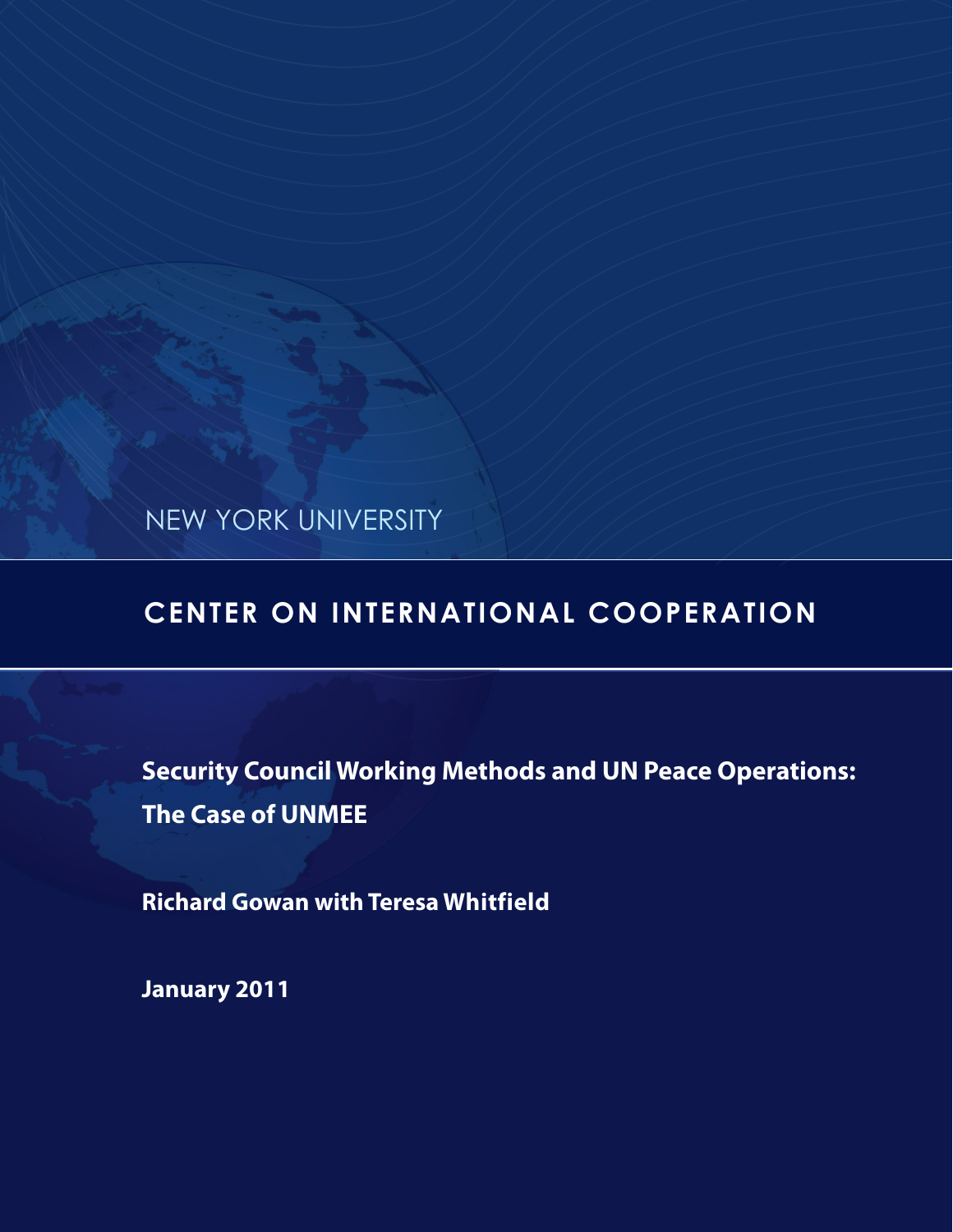# NEW YORK UNIVERSITY

# **CENTER ON INTERNATIONAL COOPERATION**

**The world faces old and new security challenges that are more complex than our multilateral and national institutions are currently capable of managing. International cooperation is ever more necessary in meeting these challenges. The NYU Center on International Cooperation (CIC) works to enhance international responses to conflict, insecurity, and scarcity through applied research and direct engagement with multilateral institutions and the wider policy community.**

**CIC's programs and research activities span the spectrum of conflict, insecurity and scarcity issues. This allows us to see critical inter-connections and highlight the coherence often necessary for effective response. We have a particular concentration on the UN and multilateral responses to conflict.**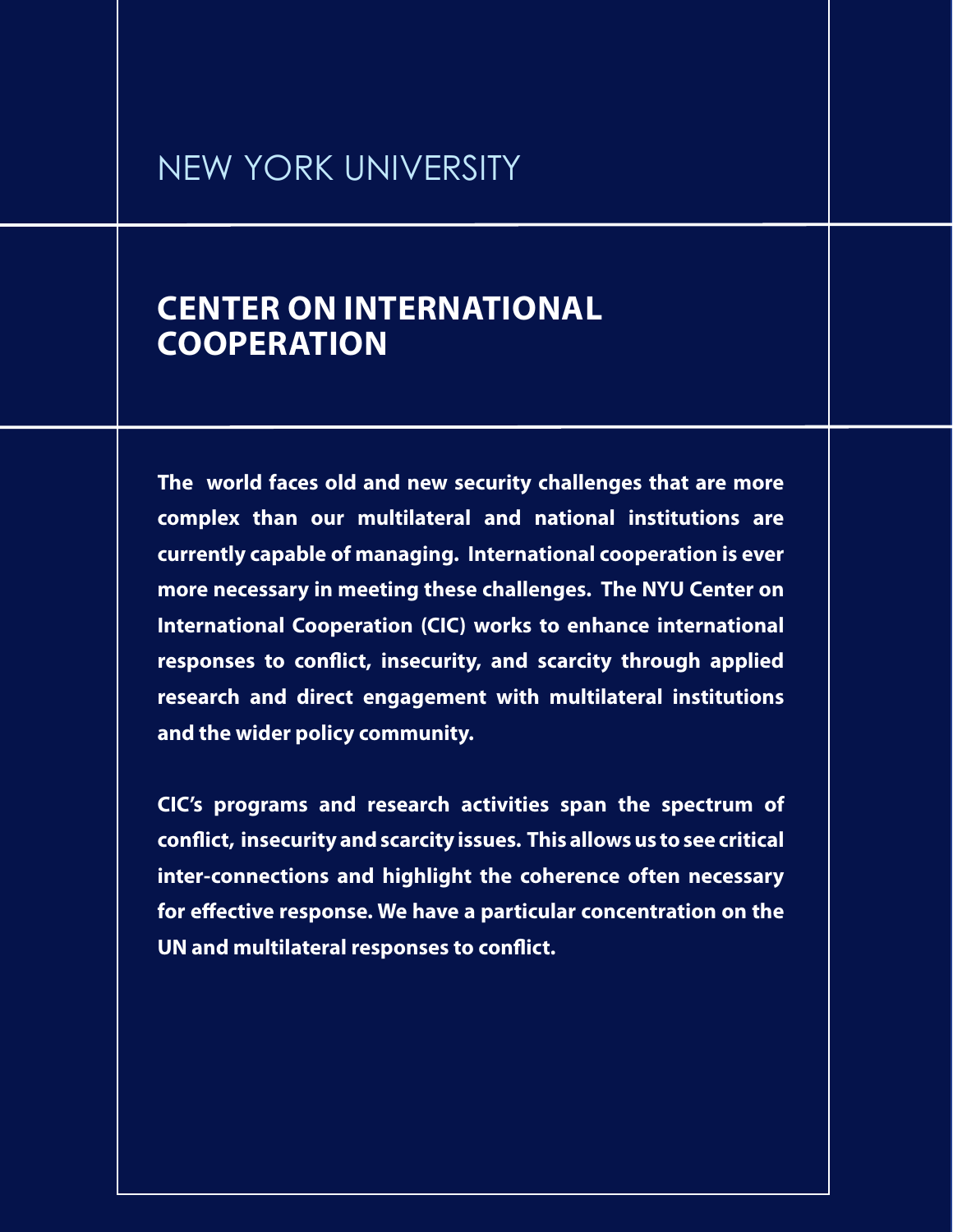# **Table of Contents**

# **Security Council Working Methods and UN Peace Operations: The Case of UNMEE**

# **Richard Gowan with Teresa Whitfield**

# **Table of Contents**

| <b>Executive Summary</b>                                     | 02 |
|--------------------------------------------------------------|----|
| <b>Acknowledgements</b>                                      | 03 |
| 1. Introduction                                              | 04 |
| 1.i Why UNMEE?                                               | 04 |
| <b>1.ii Testable Assumptions</b>                             | 06 |
| 2. A Brief History of UNMEE                                  | 08 |
| 2.i Deploying UNMEE: A Phased Approach                       | 08 |
| 2.ii UNMEE Adrift: 2001-2005                                 | 09 |
| 2.iii 2005: Handling Eritrea                                 | 09 |
| 2.iv UNMEE: A Long Time Dying                                | 10 |
| 3. Evaluating the Impact of Security Council Working Methods | 10 |
| <b>3.i A Phased Deployment?</b>                              | 11 |
| 3.ii Meetings of the Council, consultations with TCCs        |    |
| and the Working Group                                        | 11 |
| <b>3.iii The Friends of UNMEE</b>                            | 14 |
| 3.iv Relations with the OAU and AU                           | 15 |
| <b>4. UNMEE: General Lessons</b>                             | 16 |
| <b>5. Recommendations</b>                                    | 17 |
| <b>Endnotes</b>                                              | 20 |
|                                                              |    |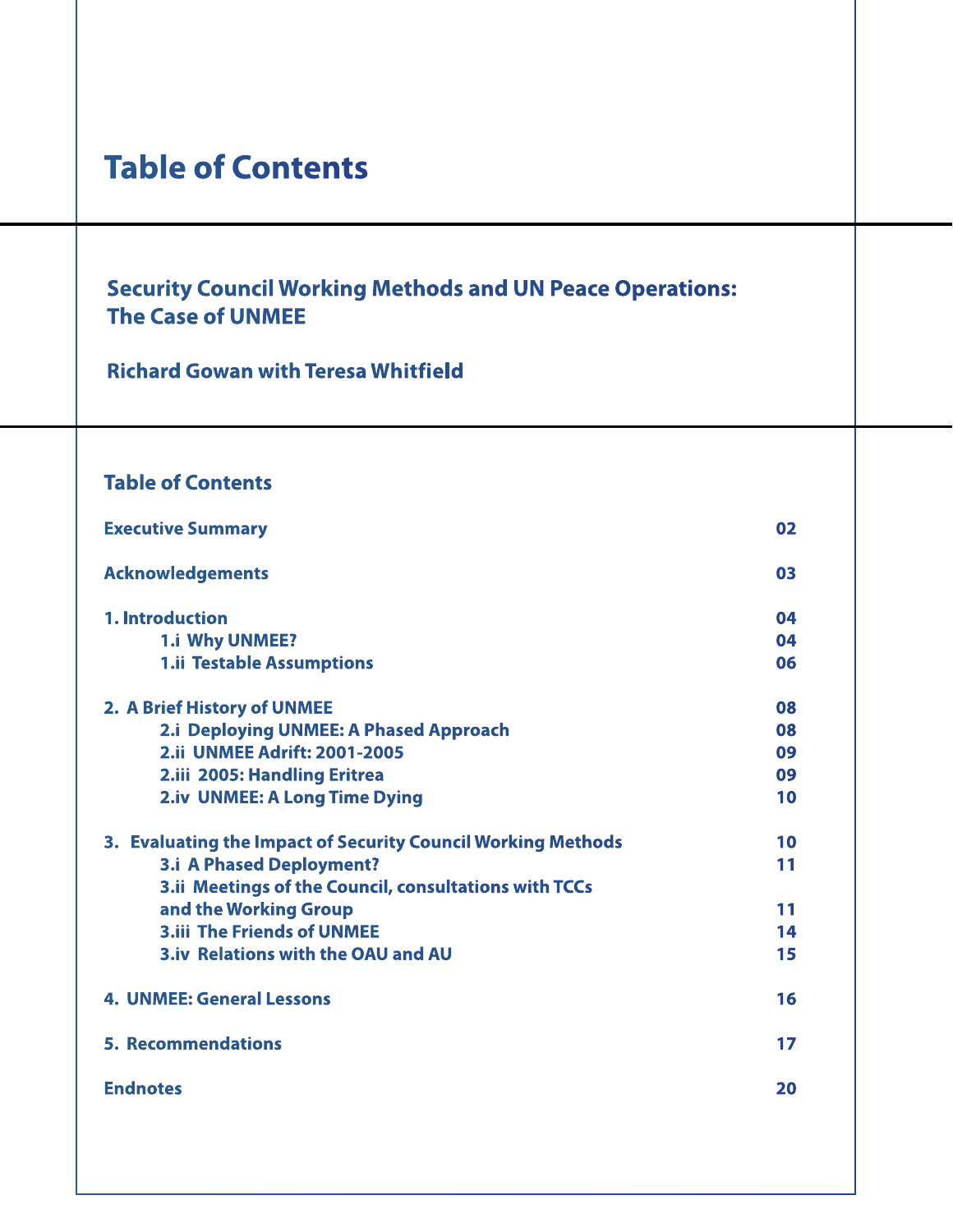### **Executive Summary**

This paper explores the links between the Security Council's working methods and the evolution of the United Nations Mission to Ethiopia and Eritrea from 2000 to 2008. Its goal is to identify broader lessons for the Council's application of its working methods to the mandating and oversight of peacekeeping operations. All UN missions are shaped by unique political and operational factors beyond the Security Council: in UNMEE's case, American support for Ethiopia was a major factor, as was Eritrea's confrontational approach to the UN. Nonetheless, the mission's story does offer lessons to the Council.

UNMEE was launched to end a bloody two—year war in 2000. The peace agreement was negotiated under the auspices of the Organization of African Unity, with the Security Council playing a limited role. Nonetheless, the Council took a **phased approach** to mandating the mission (in some ways comparable to the two—stage mandating process for new operations recommended in the Brahimi Report) and held a number of **public debates**  on UNMEE's strategic situation and options in 2000 and 2001. These helped give some Western troop contributors (the Netherlands, Canada and Denmark) confidence to deploy troops in its first phase. *The Council's deliberative and open approach to launching UNMEE shows that transparency can boost mission effectiveness.* 

While Norway led a successful **Security Council Mission** to Ethiopia and Eritrea in 2002 — and convened a high profile Council meeting in New York to review its findings — the situation deteriorated soon afterwards. An international **Boundary Commission**, set up as part of the 2000 peace agreement but technically separate from UNMEE, declared territory around the town of Badme should be awarded to Eritrea — a proposal that Ethiopia rejected. The Council failed to make any immediate statement in support of the Commission's decision, and Eritrea became increasingly suspicious of the UN's role.

Both Council members and UN officials were guilty of treating UNMEE as a "technical mission" — underlining the need for the Council to grasp the political aspects of missions.

Relations between Eritrea and Ethiopia deteriorated, and Eritrea began to place severe constraints on UNMEE from 2005. In that year, the Chairman of the Council's **Working Group on Peacekeeping Operations** — Kenzo Oshima of Japan — visited the region to consult both sides on behalf of the Council. Although his mission had only limited effects, it helped reduce tensions between Council members — suggesting that *the Working Group may be an under—utilized mechanism for handling missions in crisis. As a less formalized alternative, the Council should more often task individual ambassadors with communicating its views to political leaders in countries hosting peacekeepers, on a case—by—case basis.*

In this period, **Council discussions of UNMEE were held informally** — in sharp contrast to the initial phase of the operation. While the Council repeatedly urged Eritrea to back down and Ethiopia to accept the Commission's findings, the lack of public debates on this issue reduced it to a second—order concern in New York. *This suggests that an excessive reliance on informal meetings can reduce the Council's leverage over recalcitrant states.* UNMEE was barred from Eritrea and eventually closed down in 2008.

The lack of public debate by the Security Council in later years was partially off—set by the existence of the **Friends of UNMEE**, initially launched by the Netherlands as a forum for troops contributors to the mission. The Friends Group met in New York, Addis Ababa and Asmara. Diplomats in the two African capitals were both noted to side with their respective host nations, limiting the Group's effectiveness, but Norway (building on historical links to Eritrea) used it as a platform for diplomacy with Asmara. *This demonstrates that, while Friends Groups are often imperfect, strong leadership by one or two states within them can provide a useful tool to support the Council's efforts.*

By contrast, **the Council and UN Secretariat did not cooperate closely with the OAU and its successor, the African Union**, on Ethiopia and Eritrea — in spite the OAU's role in striking the 2000 peace agreement. This partially reflected the UN's desire not to let a regional organization dictate its choices, but also resulted from many African governments' ambiguous attitude to the conflict. None-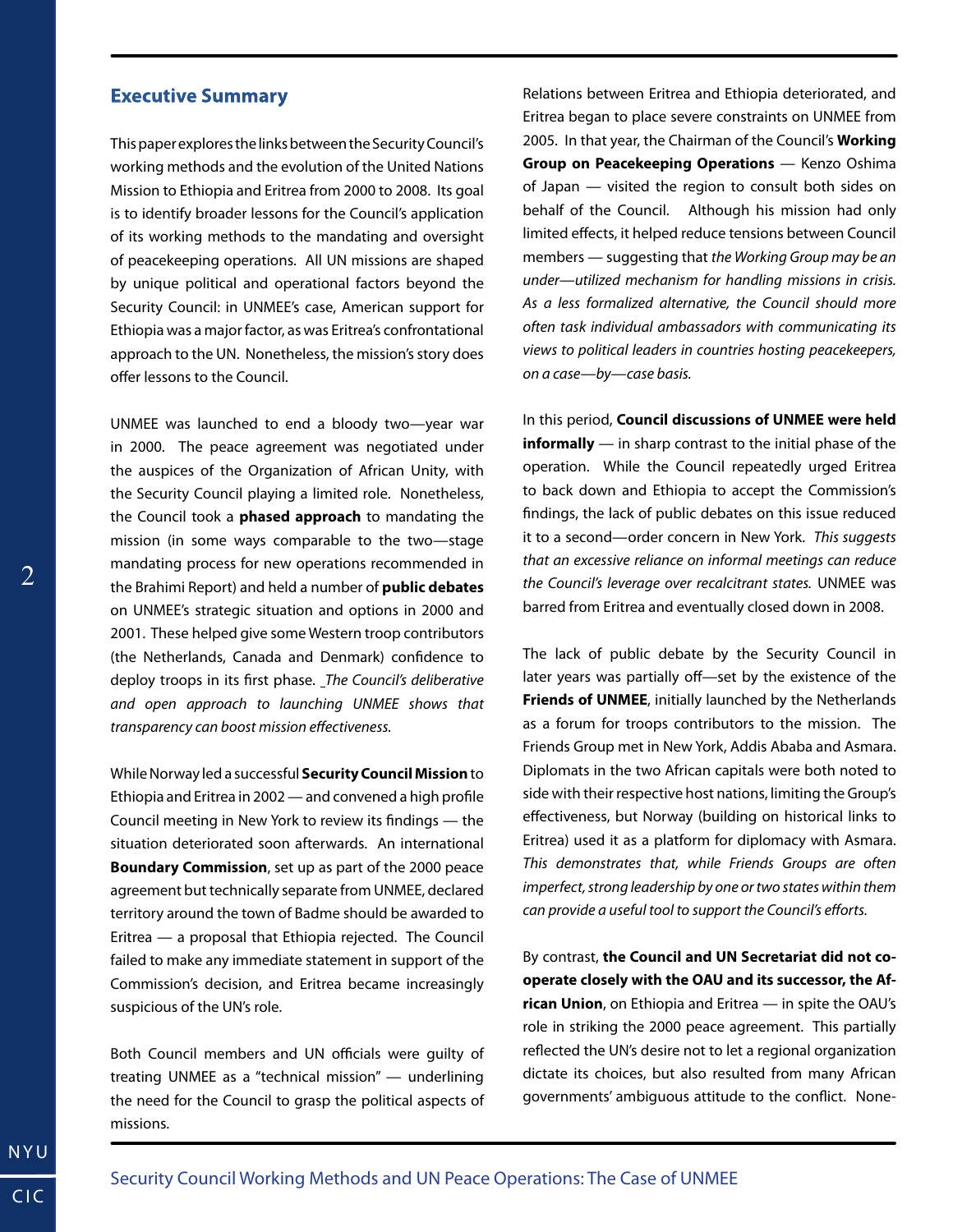theless, *this gap underlines that strong relations with regional organizations are a tool that the Council should not ignore.*

While UNMEE was subject to factors beyond the Council's control, this report highlights that when the Council is transparent and confers with outside actors, it may have a higher chance of sustaining a controversial mission than if it acts informally and exclusively. If the Council adopts working methods that promote as open approach as is feasible, it may be able to handle crises such as those that affected UNMEE more effectively in future.

### **Acknowledgements**

This research and production of this paper was supported by the Government of Switzerland. The authors wish to thank Ambassador Peter Maurer and Ambassador Paul Seger for their support to the project, and Pascale Baeriswyl and Benno Laggner for their advice and encouragement.

We would also like to thank all the other members of the "Small Five" group for their support to the project and contributions on earlier drafts. Ambassador Christian Wenaweser of Liechtenstein was especially supportive. Khalid Shawabkah, Deputy Permanent Representative of the Hashemite Kingdom of Jordan, hosted an extremely interesting lunch with other Security Council members on our final draft.

We are hugely indebted to many UN officials and diplomats, past and present, who gave us background information on UNMEE and commented on this report. Colin Keating and Joanna Weschler of Security Council Report were also generous with their ideas. We were particularly lucky to have the research support of Emily Anne West, who searched through a large number of UN documents in search of data.

#### **Richard Gowan and Teresa Whitfield**

**Richard Gowan** *is an Associate Director at the Center on International Cooperation, and a Senior Policy Fellow at the European Council on Foreign Relations*.

**Teresa Whitfield** *is a Senior Fellow at CIC and Senior Adviser to the Geneva—based Centre for Humanitarian Dialogue, responsible for liaison with the United Nations.*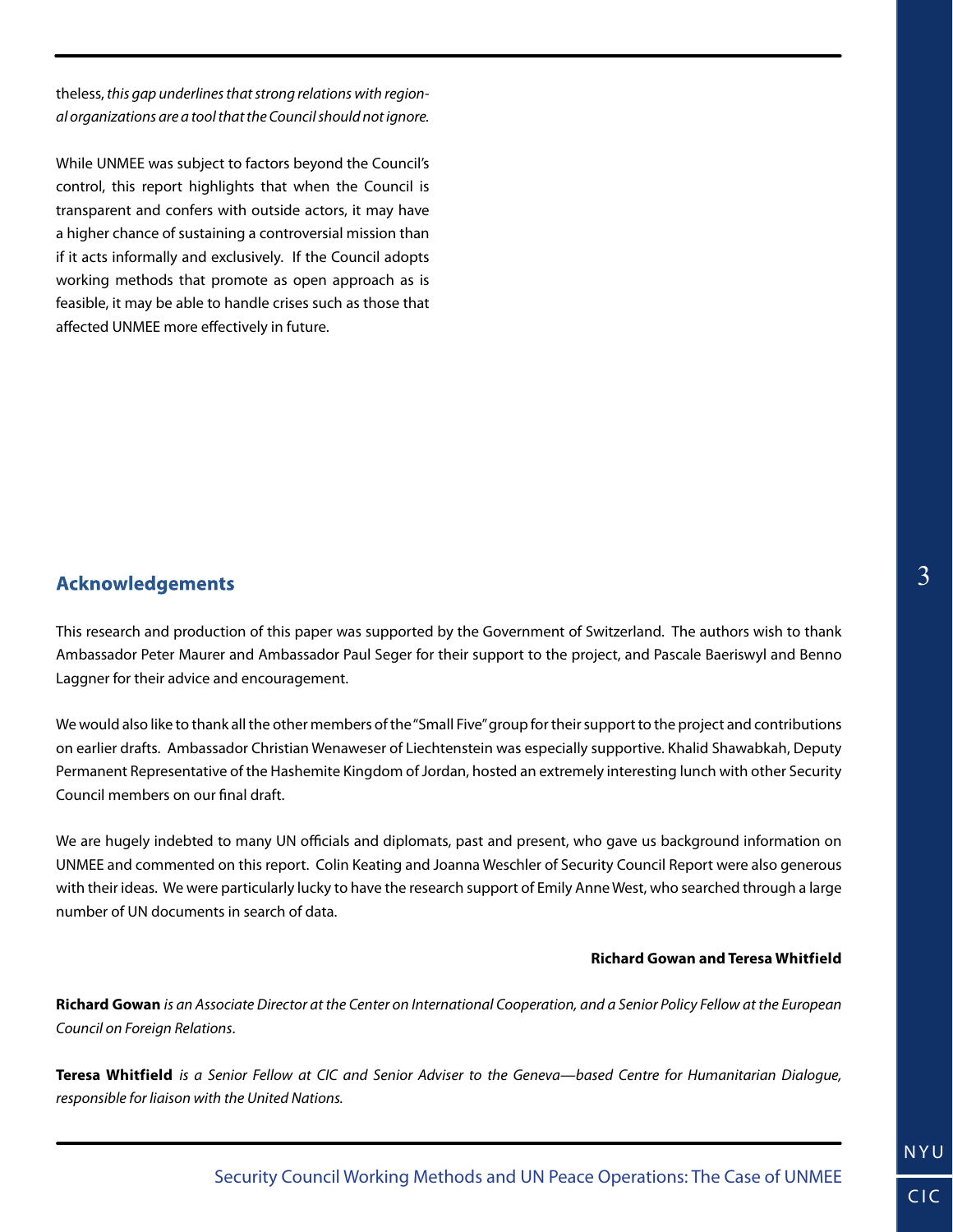## **1. Introduction**

This paper explores the links between two debates at the United Nations. The first concerns the working methods of the Security Council, a topic of repeated reform proposals (and some real progress) since the early  $1990s<sup>1</sup>$ . The second concerns how the Council mandates, oversees and evaluates UN peace operations — another recurrent issue, and the focus of urgent discussions in New York in the last eighteen months.<sup>2</sup> These discussions frequently center on how Council members and Troop Contributing Countries (TCCs) and other interested states share information, conduct consultations, assess the performance of missions and send clear political signals about their future. These matters relate directly to the Council's working methods: efficient, transparent and inclusive methods facilitate and promote effective discussions. In a 2009 thematic debate on peacekeeping Jean—Maurice Ripert, then Permanent Representative of France, called on his counterparts to "transcend rhetoric and change our working methods as soon as possible."<sup>3</sup>

The link between Council working methods and the effective oversight of peace operations has long been recognized. The need for better briefings to the Council on operations and "enhanced consultations" with TCCs was highlighted in S/PRST/1994/22, one of the Council's main statements on peacekeeping in the post—Cold War period.4 While the issue fell off the agenda in the later 1990s, it regained prominence with the resurgence of UN operations from 1999 onwards. In 2001, for example, Security Council Resolution 1353 laid out principles for engagement with TCCs. Nonetheless, the actual relationship between Council working methods and the conduct of peace operations has not been closely explored. Discussions of working method reform often turn on technical issues (such as ensuring a lack of repetition in speeches and seating arrangements) and repeated calls for enhanced transparency — not operational concerns. Some scholars have questioned whether debates in New York have a real impact on the day—to—day performance of operations.<sup>5</sup>

This paper sets out to evaluate the effects of Council working methods on one operation, the United Nations Mission in Ethiopia and Eritrea (UNMEE) from 2000 to 2008. It identifies a number of assumptions about the importance of working methods and tests whether they are borne out by UNMEE's experiences. Our goal is to point out potential improvements to the Council's methods that not only facilitate smoother discussions in New York, but also reflect the complexities of managing contemporary peace operations.

The paper falls into three parts. In the rest of this section, we briefly review the reasons for choosing UNMEE as a case study and the assumptions about working methods we will test. In Section 2, we give a brief overview of UNMEE's evolution as the basis for our evaluation, which is set out in Section 3. We offer a set of outline recommendations for improving Council working methods on the basis of this evaluation in Section 4. Throughout the text we refer to private interviews with diplomats and officials, primarily conducted in 2010. Where there is no citation for a quotation, it is taken from one of these private discussions.

#### *1.i Why UNMEE?*

We have selected UNMEE for three main reasons although, as a mission deployed to help end an *inter*—state war rather than *intra—*state conflict, it is not typical of recent UN operations. The reasons are these. First, and most importantly, it was a mission that presented the Council with a series of increasingly complex political, legal and operational problems. When UNMEE was launched in 2000, many diplomats thought that it "looked safe", with relatively limited goals (described in Section 2 below) and a low risk of violence against UN forces. But as the mission evolved, tensions between Ethiopia and Eritrea over a ruling on their border disputes (made by a specially—convened Boundary Commission) threatened a return to war. From 2005 on Eritrea placed growing constraints on the force (through tactics like banning helicopter flights and limiting the deployment of Western personnel). This forced the Council to respond to increasingly public challenges against the UN's credibility — testing its consultation processes, its use of resolutions

NYU

CIC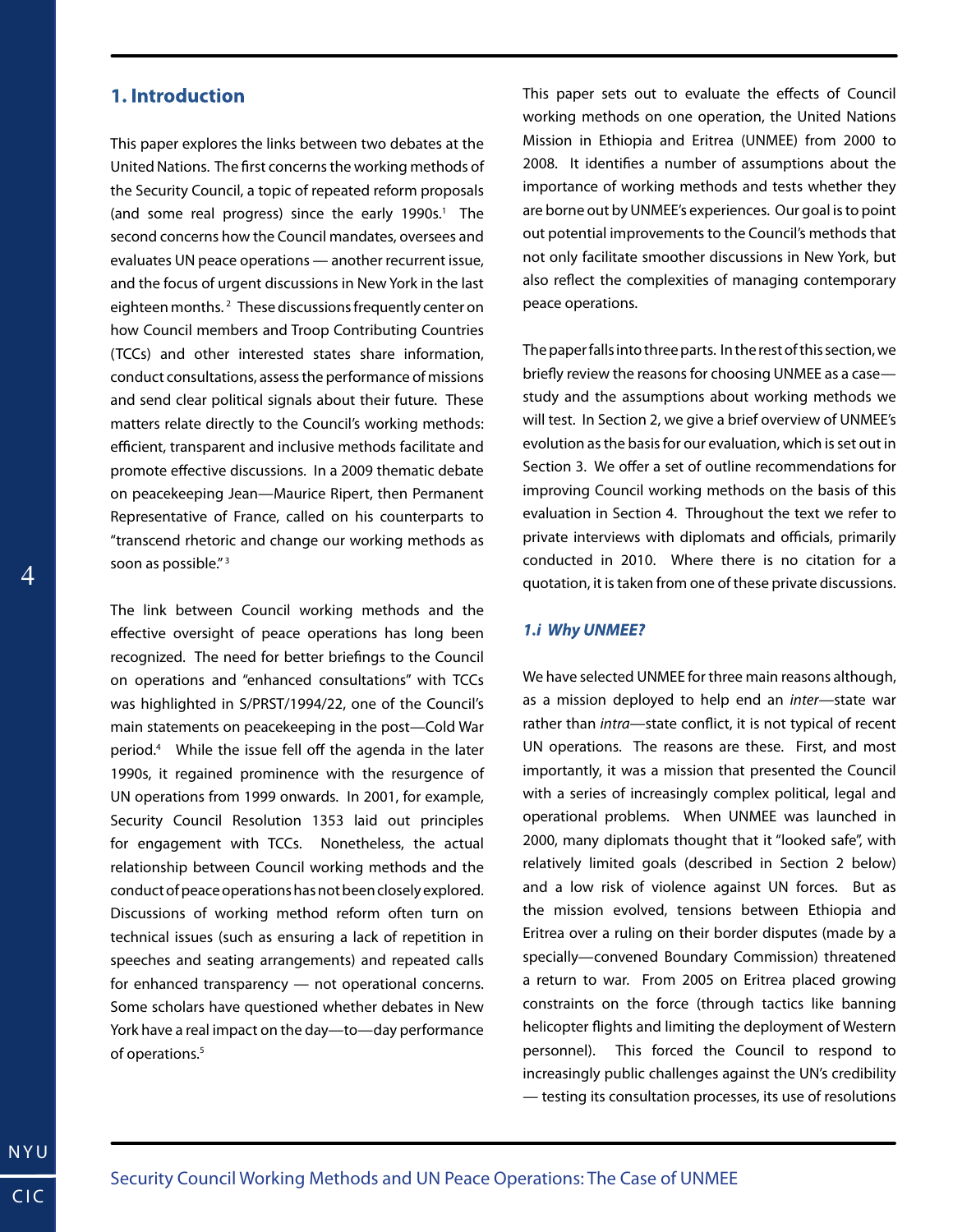and presidential statements and the utility of sending a Security Council mission to the region to consult with the parties.

Secondly, UNMEE provides a useful case—study of interaction between the Council and TCCs. Because the mission was seen as relatively safe in 2000, a number of Western countries normally not involved in the UN's African missions (the Netherlands, Canada and Denmark) sent troops in its start—up phase. With the Dutch in the lead they formed a "Friends of UNMEE" that was active with a changing composition—in New York, Addis Ababa and Asmara throughout the life—cycle of the force. Nonetheless, tensions between the Council and TCCs became public as pressures on the force grew in 2005 (described in Section 3). The performance of the Friends offers lessons about how best to structure Council—TCC relations around future missions, especially in periods of crisis. While most of those interviewed for this study suggested the utility of the Friends diminished over time, as we note in Section 3.ii below, the group nevertheless remained an important platform for Norway (its second chair) to conduct discreet diplomatic outreach to the Eritreans from outside the Council.

Finally, UNMEE offers some lessons on how the UN interacts with regional organizations around peace operations. UNMEE was launched on the basis of a peace deal (the Algiers Agreement) between Ethiopia and Eritrea brokered under the auspices of the Organization of African Unity (OAU) and witnessed by Algeria, the OAU, European Union, United States and the UN. At the time of its closure, the Security Council was developing new consultative mechanisms with the OAU's successor, the African Union (AU). As we note in Section 3, the Security Council's engagement with the OAU/AU in the interim was relatively limited — raising the question of whether more effective consultations at an earlier stage might have helped the mission perform better.

In addition to these main reasons for focusing on UNMEE, it should be noted that the mission's story occasionally intersected with efforts to reform the Council's working methods. When Eritrea began to ratchet up pressure on

UNMEE in 2005, it fell to Japan's Permanent Representative — Kenzo Oshima — to visit the region to call for calm. Oshima went in his capacity as chair of the Council's Working Group on Peacekeeping Operations, and it has been argued that his mission gave the Group new credibility.<sup>6</sup> In 2006, Ambassador Oshima, holding the Security Council presidency, published a note with an annex on the state of play on working methods reform — the most complete Council statement on the issue in recent years. $<sup>7</sup>$  There is</sup> no evidence of a substantial overlap between the working methods debate and UNMEE's evolution (i.e. no specific events connected to UNMEE can be shown to have set the Council's thinking on working methods on a new course) but it is worth keeping in mind that the Council's thematic discussions of working methods inevitably overlap with specific debates on operations.

Conversely, it should be recognized that certain contextual factors constrained the Council over UNMEE, limiting the impact of both its decisions and its methods. The most important, emphasized by a large number of officials and diplomats interviewed for this study, was that UNMEE was perceived as "America's business". The mission was set up with strong U.S. support — the U.S. had been crucial to the Algiers Agreement — and the Council's ability to influence Ethiopia was always restricted by the close alliance between Washington and Addis Ababa. While Ethiopia may have focused on Eritrea, the U.S. (like many of its allies on the Council) was more concerned by terrorism in the Horn of Africa, especially Somalia. Ethiopia was perceived as a vital partner in the counter—terrorism effort and Prime Minister Meles Zenawi — who also maintained close ties to British Prime Minister Tony Blair — as a friend and ally who should not be undermined. The Council was always likely to handle UNMEE's problems with great caution.

Almost equally important was Eritrea's attitude to the Council and UN more broadly. In debates on working methods reform, it is generally recognized that parties to a conflict must have full access to the Council to express their positions. But the Government of Eritrea, which feared that taking its case before the Council would weaken its position vis—à—vis Ethiopia, increasingly rejected any dialogue with the UN from 2005 onwards. 5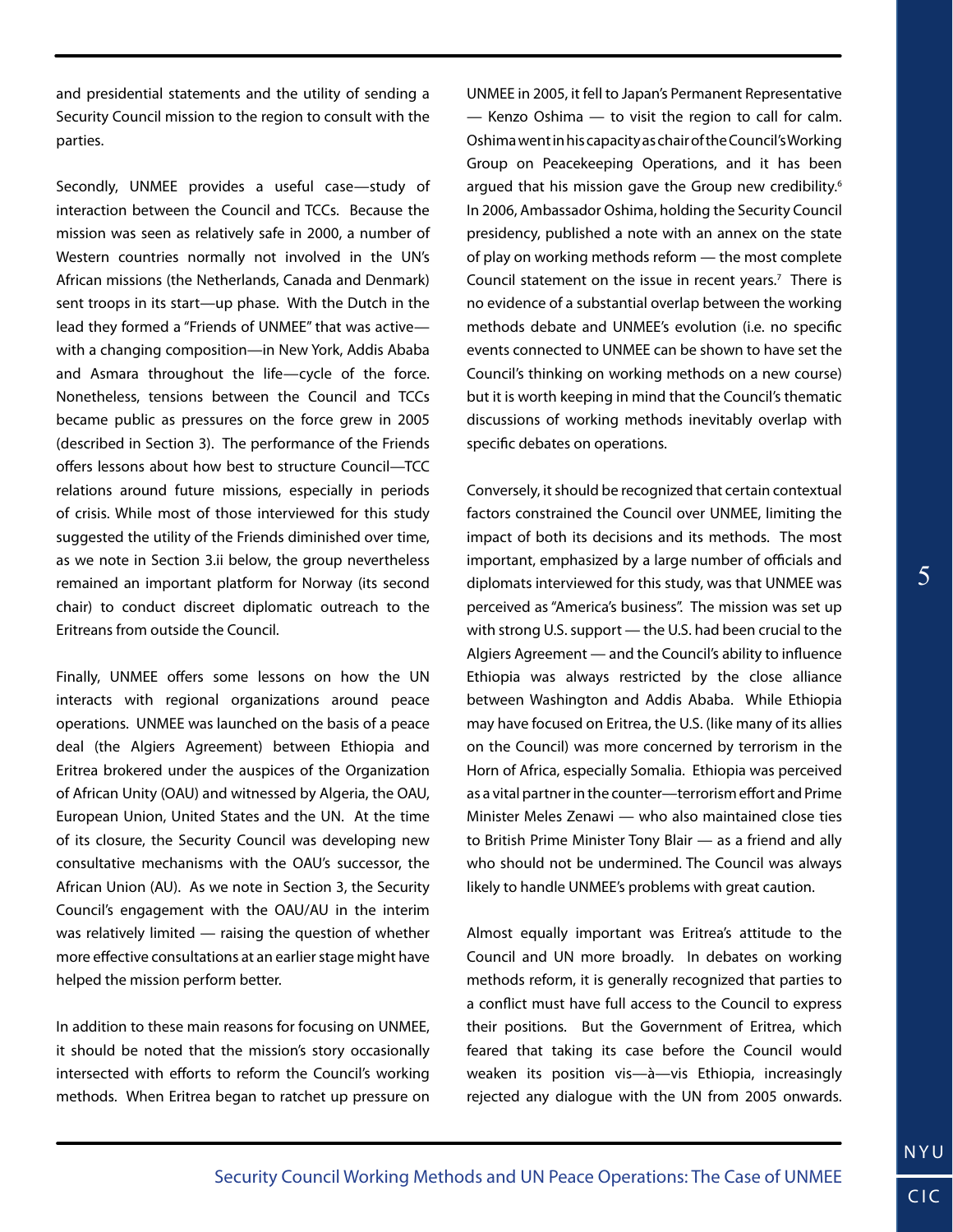While many diplomats were sympathetic to Eritrea's legal case on its borders, the obstructive position that Eritrea assumed towards Asmara based donors, the Council and the international community more broadly strained their patience. The Council found that it could do little when one party to a conflict essentially refused to engage in Council—based diplomacy. With Eritrea essentially "doing Ethiopia's work for it," as one diplomat put it, mistrust of the Eritreans grew. The Ethiopian government, meanwhile, lobbied for its cause effectively in New York and national capitals — as well as winning over the sizeable diplomatic corps in Addis Ababa (see Section 3.ii).

Finally, many governments and members of the UN Secretariat alike evinced little interest in UNMEE or — at times — understanding of the conflict it was meant to help resolve. Interviewees note that UNMEE was often dismissed as a "technical" mission, in contrast to the more absorbing state—building exercises of the 1990s. This underestimated the fact that demarcating the Ethiopia— Eritrea border was a very political exercise indeed, and UNMEE could not escape this reality. Even when the mission was in crisis, only a relatively small number of delegations in New York (Belgium, Greece, Italy Japan and Norway, South Africa, the UK and the US) took notice. This lack of interest again limited what the Council could do under any circumstances.

Given these limitations, a study of the Council's working methods with regard to UNMEE must focus on how the application of those methods mitigated challenges to the mission and eased periods of tension, rather than showing how they contributed to success. UNMEE, as Section 2 underlines, was not a success — at least as judged by the terms of its closure in 2008. However, warnings of renewed war during its period of deployment were not fulfilled, notably in 2005, when the Council did monitor the mission more closely. This study may thus contribute to a better understanding of how effective working methods can reduce the chances of the Council letting a mission go off the rails — no mean achievement at a time in which the credibility and sustainability of high—profile missions are under threat in Chad, Sudan and the Democratic Republic of Congo.

#### *1.ii Testable Assumptions*

How would we expect the Council's working methods to affect the efficient oversight and implementation of a mission (in terms of both diplomacy in New York and its performance in the field)? To set the terms for our analysis of UNMEE, we turn to the corpus of existing Security Council and General Assembly documents on this issue — notably Security Council Resolution 1353 of 2001; the Small 5 (S5) draft resolution A/60/L.49 of 2005; and Security Council note S/2006/507 of 2006. Additionally, we refer to two major explanatory papers by the Security Council Report think—tank.8

Our concern is how the Council's working methods affected its interactions around (and with) UNMEE. This means that certain issues cited in these papers are not relevant to the present case. In A/60/L.49, the S5 raised the issue of how P5 members should explain vetoes cast in the Council, but this problem did not arise over UNMEE.<sup>9</sup> By contrast, in Section 3 we will focus on four sets of concerns that recur in these documents that do apply to UNMEE, and where certain underlying assumptions can be tested. These are:

The utility of a two-part process for **mandating new peace operations**: in 2000, the *Brahimi Report* proposed that future peace operations should be mandated through a two—stage process, permitting the Secretary—General to confirm the availability of forces and resources for a mission before the Council approved it. This potentially important alteration to the working methods of the Council concerning peace operations has never been adopted formally. But as we note in Sections 2 and 3 below, the Council adopted a phased approach to the deployment of UNMEE that realized Brahimi's vision in important respects.

The importance of (i) public meetings of the **Council, and (ii) consultations with TCCS and (iii) the Working Group on Peacekeeping Operations.** Perhaps unsurprisingly, the question of the formats in which the Council meets — and their relative merits — is an overriding source of concern to analysts of its working methods.<sup>10</sup> The balance between informal

NYU

CIC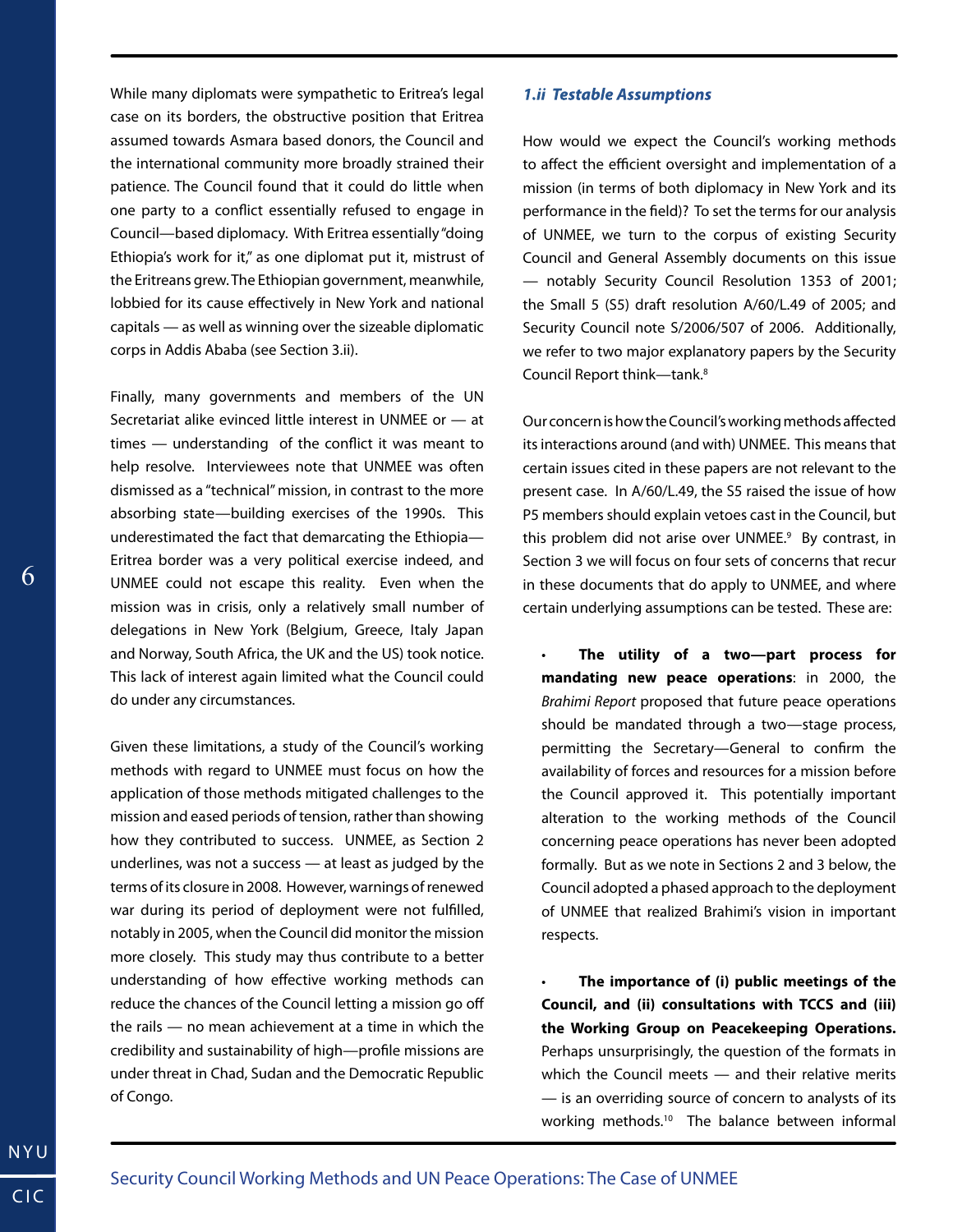consultations, closed to outsiders, and public meetings is a source of frequent debate. There is a basic division between those Council diplomats who believe that public meetings promote transparency and those who promote informal discussions because they are more effective — although this is now complicated by the fact that even informal debates are reportedly increasingly stagnant. A further consideration is that, while the Council has frequently reaffirmed the importance of consultations with TCCs—most recently in S/PRST/2009/24 published last year—these have traditionally been closed, resulting in only very brief communiqués. Yet there have also been complaints by TCCs that these consultations have been insufficient, an issue for concern raised by S5 in 2005 that has gained urgency and which the last year's peacekeeping debates have attempted to address.

These factors are of interest in the case of UNMEE, as we will note that (i) it was necessary to address the concerns of TCCs over the safety of their troops as the mission situation deteriorated; and (ii) there was a tendency towards informal consultations on UNMEE, eventually almost to the exclusion of public meetings, that arguably reduced pressure on Ethiopia and Eritrea to compromise. Was the balance of public and private meetings — and the way they were prepared and handled — detrimental or beneficial to the performance of the mission? In asking this question we also analyze the issue, raised in most documents on working methods, of ensuring timely and effective Secretariat briefing to the Council.

Note 507 also highlights the utility of engaging with TCCs through the Security Council's subsidiary Working Group on Peacekeeping Operations — we will note that was temporarily "operationalized" in 2005 when its chair, Ambassador Oshima, visited Ethiopia and Eritrea for consultations. Established under S/ PRST/2001/3 in the wake of the Brahimi Report, the Working Group was tasked with dealing not only with "generic peacekeeping issues" but "technical aspects" of individual operations.<sup>11</sup> Oshima's mission put this to the test, and we will consider whether it implied the Working Group should play a stronger role.

**The utility of Friends mechanisms.** As noted above, a "Friends of UNMEE" was formed on the initiative of the Dutch in 2000, mainly consisting of TCCS in the first instance. Although this was unusual in focusing on a mission rather than a country or countries, it was nonetheless symptomatic of a general tendency towards the use of Friends Groups at the UN.12 References to Friends Groups in formal documents on Security Council working methods are relatively rare, although a 1999 note by the Canadian presidency of the Council welcomed "contributions by members of groups of friends" aimed at "the settlement of particular crisis situations."13 Note 507 of 2006 mentioned the potential for engagement with Friends during the drafting of new resolutions. The basic assumption underpinning these references is that Friends Groups may offer flexible discussion forums that the Council cannot, and in the case of UNMEE this overlaps directly with the question of how to engage effectively with TCCs. However reservations about the extent to which some groups of Friends may also usurp the authority of the Security Council have also surfaced. In the 22 April 2010 debate, for example, Costa Rica noted that "some very sensitive issues are somehow removed from the Council's purview and essentially defined by the permanent members, other States that are not members of the Council and the so—called groups of friends".14

**Relations with regional organizations.** The OAU was present at the creation of UNMEE, but it was largely excluded from its evolution. While the Security Council has recognized the importance of dealing with regional organizations frequently over the last decade — and it was recognized explicitly in note 507 — there has only been significant progress in devising new formats to make this possible since 2007, when the Council launched regular informal meetings with the AU Peace and Security Council. While UNMEE was raised in UN—AU discussions at this time, most of the mission's story predates these innovations. We will, however, briefly test the assumption that the lack of more effective coordination with the OAU/hampered the Council over UNMEE.

NYU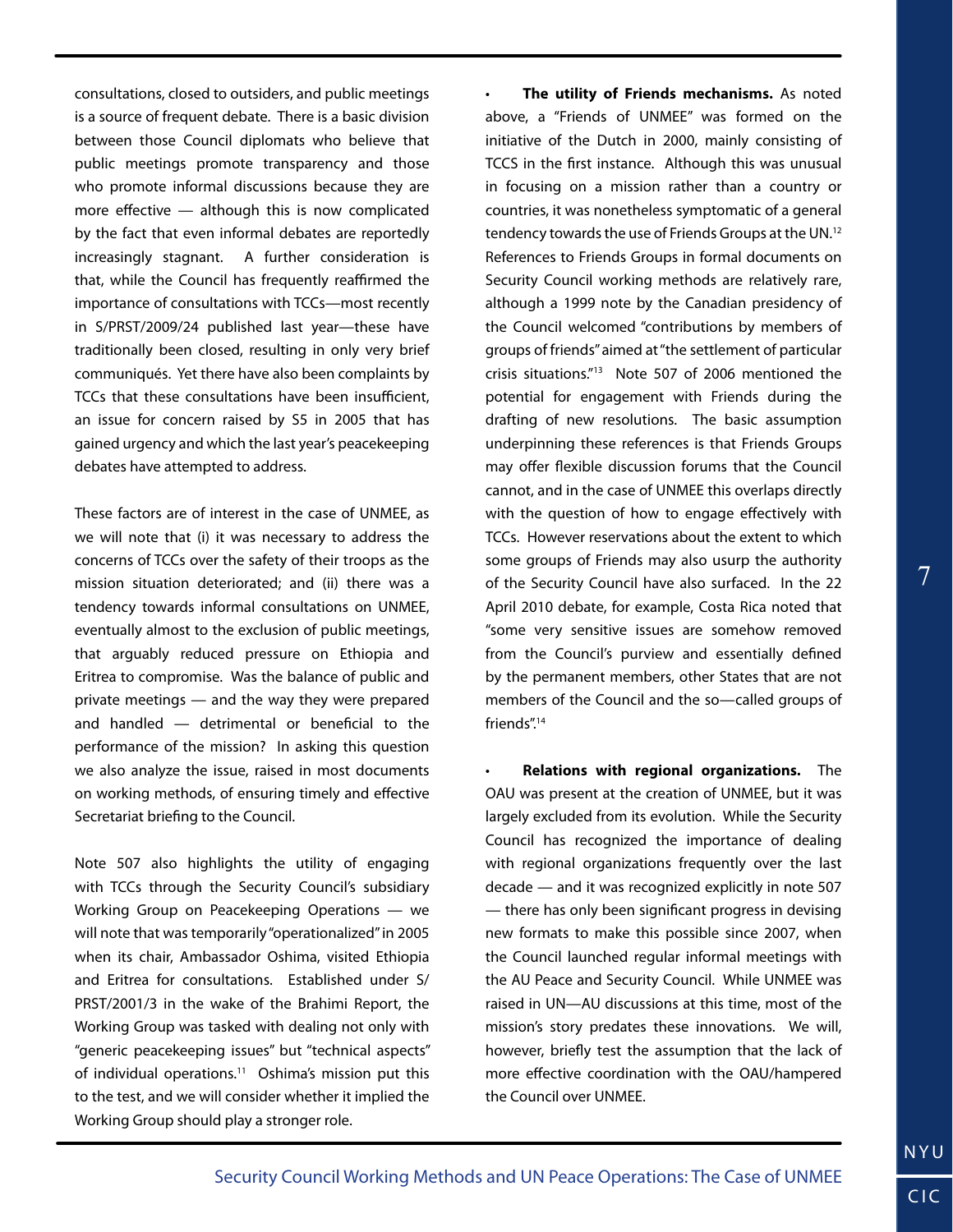While these are the four main elements of this paper, a number of other topics relevant to Council working methods came up in our interviews and research. For example, previous documents on working methods have emphasized that new Council members should be prepared for membership, for example by having access to Council debates in the run—up to taking their seat or receiving detailed briefing packets from the Secretariat.<sup>15</sup> But one interviewee noted that the Japanese delegation was particularly well—prepared for the 2005 crisis because it had sent a working—level official to visit UNMEE prior to its Council membership. Most other delegations had not. This indicates one simple and useful option for new Council members to prepare themselves.

#### **2. A Brief History of UNMEE**

The Ethiopia—Eritrea war was ended — and the basic terms of UNMEE's deployment were agreed — through talks in Algiers overseen by the Organization of African Unity (OAU) with a significant input from the United States. Although UNMEE deployed rapidly, and appeared to be a success in its early years, its position began to unravel when Ethiopia rejected a decision by an international boundary commission awarding disputed border areas to Eritrea. From 2005 onwards, Eritrea embarked on a series of maneuvers — such as blocking helicopter flights and demanding the expulsion of Western personnel designed to undermine UNMEE in protest at Ethiopia's stance. The Security Council found itself locked in a losing battle to sustain to UNMEE's credibility. Yet the issue was rarely the Council's main priority: by 2006, the United States and France favored cutting back the mission to free up resources for the larger UN mission in Côte d'Ivoire.16

#### *2.i Deploying UNMEE: A Phased Approach*

UNMEE was born in Algiers not New York. On 18 June 2000, proximity talks between Ethiopia and Eritrea hosted by the Algerian government (holding the OAU's rotating presidency) resulted in an agreement to cease hostilities after just over two years of war. In the preceding two years, the Security Council had paid fitful attention to the war, sparked over control over the town of Badme, one of a number of disputed areas. In a series of resolutions and presidential statements, the Council had urged the two sides to commit to OAU—led peace—making efforts, which were closely coordinated with the United States. The Council's decision to back the OAU was not entirely unproblematic: whereas the Council did not comment on the rights and wrongs of the fighting, the OAU favored Ethiopia's claim to Badme, lowering the chances that Eritrea would choose peace.<sup>17</sup> But the OAU and U.S. tabled proposals for a cessation of hostilities in 1998 — including references to international observers — which remained the basis for all talks.

Council ambassadors made two significant direct interventions in the crisis in early May 2000. They agreed an arms embargo on the combatants.<sup>18</sup> A group of seven Council ambassadors broke off from a mission to the Great Lakes (itself an unprecedented "first") to meet with the Ethiopian and Eritrean presidents. There was a lull in hostilities at this time, but the OAU—led talks had broken down and an Ethiopian offensive was looming.

The mission had limited impact: shortly afterwards, Ethiopia launched its offensive, a bloody success. The offensive's success set the stage for the renewed proximity talks in Algiers, which concluded in the 18 June agreement. This document set the stage for UNMEE, but contained a number of complications. It declared that "a Peacekeeping Mission will be deployed by the United Nations under the auspices of the OAU" to monitor a redeployment of Ethiopian forces and a "temporary security zone".<sup>19</sup>

The document committed the OAU and UN to guarantee the cessation of hostilities, not only through the presence of the peacekeeping mission, but also "measures to be taken by the international community should one or both of the Parties violate this commitment, including appropriate measures to be taken under Chapter VII of the United Nations by the United Nations Security Council".20 While the agreement was rather precise about what the peacekeepers should do, its direction that it should "be deployed by the United Nations under the auspices of the OAU" was vague — and contained the potential for controversy. The approach the Council took to this issue is described in Section 3.iii.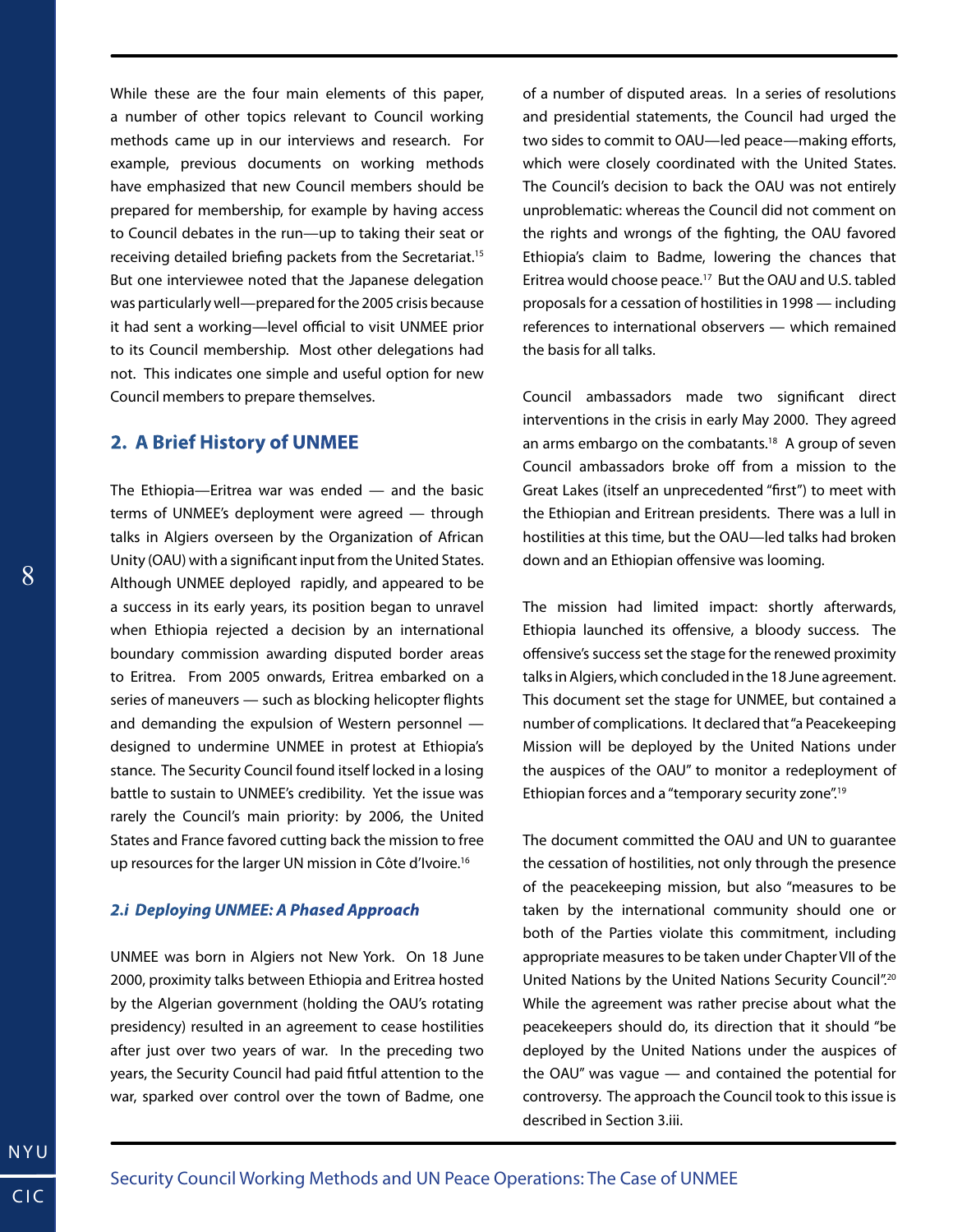The Security Council took a phased approach to mandating, planning and deploying UNMEE, described in Section 3.i below. On 15 September, the Security Council passed Resolution 1320, authorizing a force of 4,200 personnel. The Netherlands, Canada and Denmark deployed troops through SHIRBRIG for the first six months of the mission. This permitted a rapid deployment: by mid—March 2001, 98% of the authorized force strength was in place.<sup>21</sup>

#### *2.ii UNMEE Adrift: 2001—2005*

In December 2000, Ethiopia and Eritrea agreed that a Boundary Commission — consisting of lawyers chosen by the two sides — should rule on the status of Badme and other disputed border areas. The Security Council repeatedly stated that the future of UNMEE, including its eventual drawdown, must be linked to the commission's decisions. The Council thus effectively surrendered a significant degree of control over the future of the mission. The Boundary Commission took until 13 April 2002 to announce its opinion, after some relatively brief delays.22 The Security Council made one significant intervention in the interim, sending a mission consisting of representatives from all fifteen members to Ethiopia and Eritrea from 21—25 February 2002 (see Section 3.ii).

The Boundary Commission went on to shock Ethiopia by declaring Badme Eritrean soil (although UN officials had foreseen in 2001 that this was the likely outcome). Ethiopia was simply unprepared to accept the loss of territory it had expended a great deal of blood for — it would call the Commission's decision "manifestly unjust and illegal".<sup>23</sup> It also refused to withdraw its forces from Badme. The Council mission was well—intentioned and may have alerted the parties to the fact that they were under international scrutiny, but it could not alter their basic interests and views on the border.

Secretary—General Kofi Annan and a variety of other interlocutors attempted to work out a final Ethiopian— Eritrean agreement. The Security Council supported these initiatives rhetorically, but in March 2004 it directed Annan to look into streamlining UNMEE. Annan raised objections, but the force was reduced, leaving it unable to monitor the temporary security zone efficiently.<sup>24</sup> This period of drift set the stage for a greater test.

#### *2.iii 2005: Handling Eritrea*

In October 2005 Eritrea, increasingly dissatisfied with the UN's inability to persuade or penalize Ethiopia to give up Badme, announced a ban on all UNMEE helicopter flights. The International Crisis Group noted that this came "without warning or explanation", and had a "dramatic operational impact".<sup>25</sup> UNMEE had to close over half its posts along the disputed border, leaving it half—blind to military maneuvers from either side. With the mission under pressure, the Security Council divided over how to react to the crisis.

As in 2000, Annan (approaching the end of his tenure) initiated the Council's discussions, going in person to raise the alarm about the risks for UNMEE on 3 October. Council members were split over whether to focus on Eritrea's provocation or Ethiopia's continued rejection of the Boundary Commission's decision on Badme. The case raised the problem of whether the Security Council should now take the option of Chapter VII sanctions to make Eritrea back off, in line with the Algiers agreement.

While the Council was slow to decide on its response  $-$  and eschewed public meetings on the matter  $-$  it dispatched Japan's Ambassador, Kenzo Oshima, on a mission to discuss UNMEE's position with the Ethiopian and Eritrean leaderships (see Section 3.i). Following Oshima's mission, the Security Council agreed Resolution 1640 on 23 November, which threatened to penalize the Eritreans if they continued to obstruct the mission (see also Section 3.i). It did not, however, refer to Chapter VII (instead referencing Article 41). Nor did it impress the Eritreans sufficiently to change their behavior: in December they called for all North American, Russian and other European personnel to leave the mission (these added up to fewer than 200 individuals). The Council condemned this demand, but eventually conceded to it. In early 2006, the Council stepped back from its brief political lead, as the U.S. dispatched its assistant Secretary of State for African affairs to Ethiopia (although she was barred from Eritrea).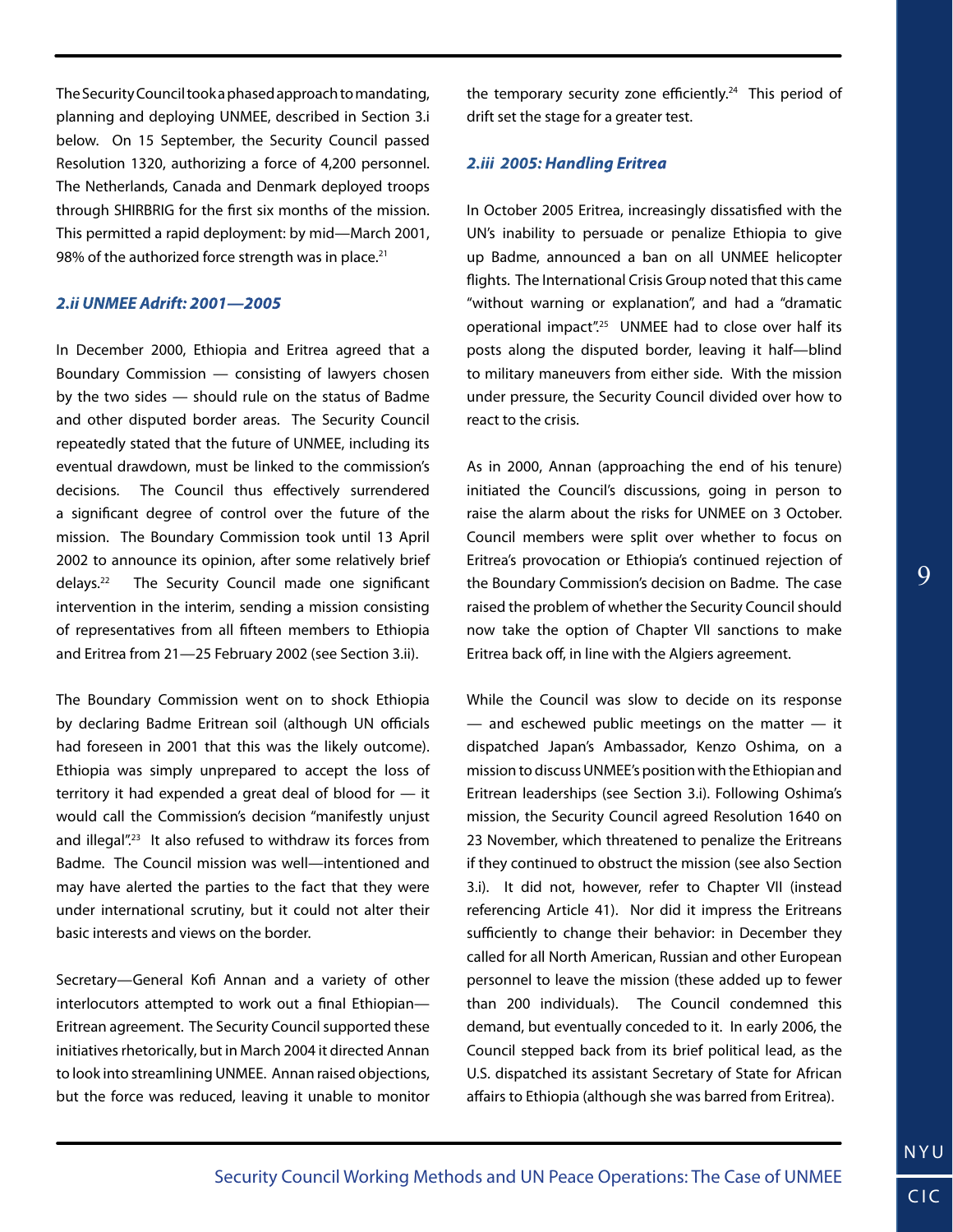While Resolution 1640 also demanded that Ethiopia respect the Boundary Commission's decision, there is a consensus among most observers that "Eritrea's (unwise and counter—productive) behavior has allowed the Security Council to be distracted from the main issue, the acceptance of the binding decision of the Boundary Commission and the demarcation of the boundary".26 In other words, UNMEE had gone from being part of the solution to *the* main problem from the Council in dealing with the Ethiopian—Eritrean crisis — which meant that the Council could not focus on the root—causes of the problem.

#### *2.iv UNMEE: A Long Time Dying*

After the brief paroxysm of Council activity around UNMEE in late 2005, the Council's focus shifted away from Ethiopia and Eritrea as 2006 advanced. Other crises — Darfur, Timor—Leste and above all Lebanon — took the Council's attention. Ethiopia invaded Somalia in July 2006 to fight increasingly powerful Islamists, making it unlikely that the U.S. would countenance any serious penalization of Addis Ababa. The Council did, however, adopt a new strategy towards Ethiopia and Eritrea — one doomed to fail.

On 14 March 2006, the Council passed Resolution 1661, which extended UNMEE for only one month. It demanded that Eritrea and Ethiopia meet their respective requirements under Resolution 1640 — with an implicit threat that UNMEE would be withdrawn if they did not.<sup>27</sup> One month later, it mandated another month of operations, but now stated explicitly that it would consider reducing UNMEE to an observer mission (a proposal mooted by Ban Ki—moon on 3 January) unless the two countries cooperated.

On 31 May, the Council called for the mission to be downsized from its then strength of 3,277 personnel to 2,300. The U.S. and France would have accepted an even greater reduction, in part to free up resources and personnel for Côte d'Ivoire, but other Council members opposed this. The decision to cut back UNMEE was presented by some as penalizing both Ethiopia and Eritrea for their intransigence (and Ethiopia did express concern about the idea of slashing UNMEE down too much). Yet in

retrospect, it is hard to see exactly how this penalization was meant to work. Ethiopia had shown no inclination to accept the Boundary Commission's decision on Badme in spite a series of meetings convened by the Commission in the first half of 2006. Eritrea had made it exceedingly plain that it was ready to undercut UNMEE to win international attention. So the presumption that either side could be coerced in this way was optimistic at best.

In September 2006, the Council warned that UNMEE would be reconfigured further if there was no political progress by 31 January 2007.<sup>28</sup> When no progress followed, the Council decided to shrink UNMEE to 1,700.<sup>29</sup> The reduced UNMEE entered its terminal crisis in November 2007. That month, the Boundary Commission dissolved itself. Eritrea set new constraints on UNMEE (including a fuel cut—off) and sent troops into the temporary security zone. Ban Ki—moon decided to evacuate all UNMEE personnel to Ethiopia.30 Various alternatives to UNMEE—including a military observer mission in Ethiopia only or some sort of political mission—were put forward by the Secretary— General. But Ethiopia had now also lost patience with the process.31 On 30 July 2008, the Security Council adopted Resolution 1827, giving UNMEE a much—delayed burial.

## **3. Evaluating the impact of Security Council working methods**

In this section we analyze the impact of the Security Council's working methods on the evolution of UNMEE, following the order set out in Section 1. We review *(i)* the phased deployment that made the mission's first phase a success; *(ii)* the Council's approach to meetings and consultations over the mission and the Working Group on Peacekeeping Operations; *(iii)* the role of the Friends of UNMEE; *(iv)* relations with the OAU and AU, and their impact on the way the mission was deployed, sustained and closed down.

#### *3.i A phased deployment?*

At the same time that the Council was deciding how to follow up on the Algiers agreement, the Brahimi Panel on UN peacekeeping was considering how to improve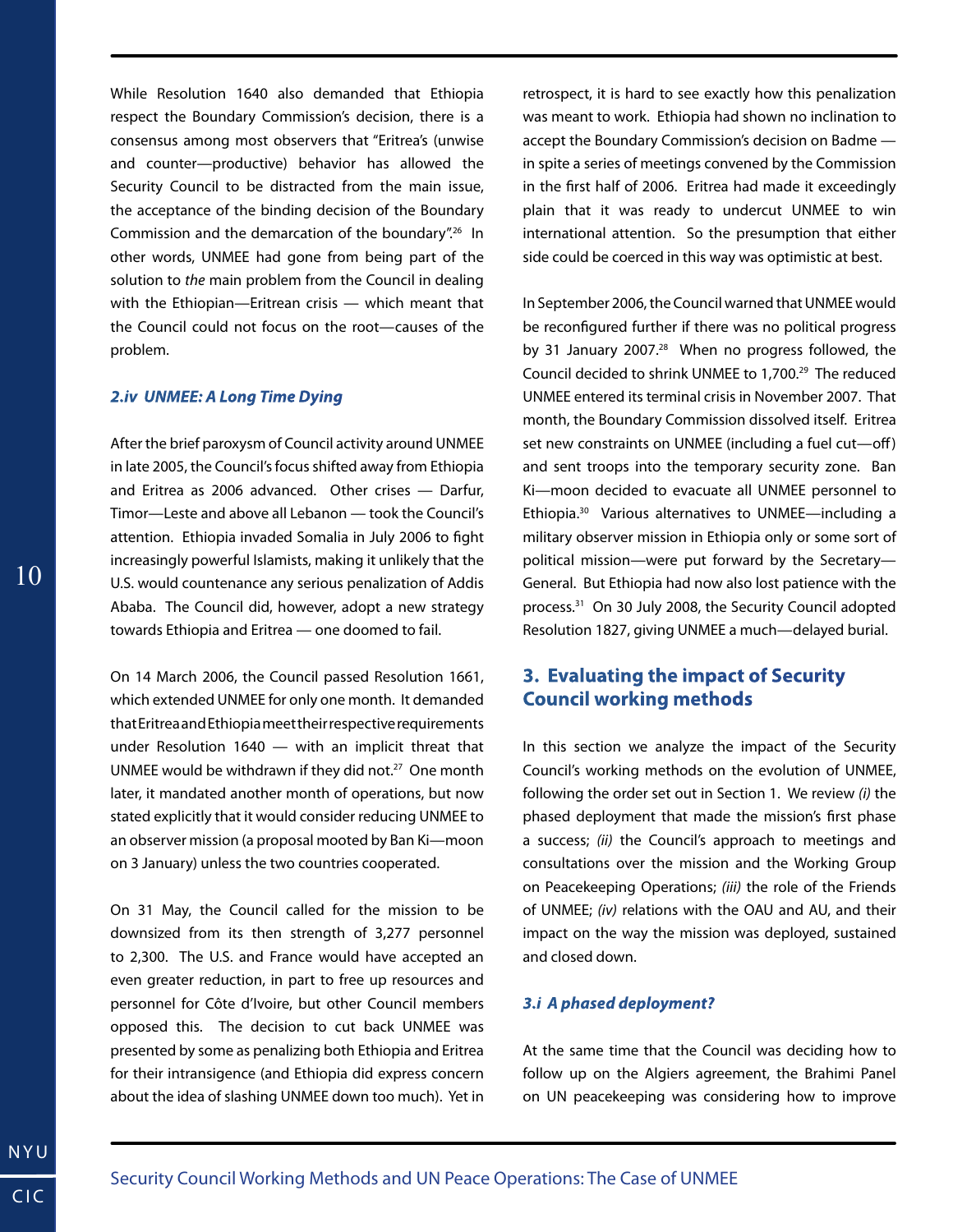mandating procedures. One of its recommendations would be that the Council should adopt a two—phase approach to mandating new missions. This would involve drafting a resolution calling for a force of a specific size and composition—but not passing it until the Secretary— General confirmed that sufficient forces were available. The Council did not follow this procedure for UNMEE, but its actions did amount to a two—phase approach. The first phase of the mission is thus of interest as model for mission start—ups.

On 30 June 2000, Kofi Annan delivered a report to the council summarizing the Algiers agreement. He noted that the OAU would shortly oversee a second round of talks in Algiers to find a solution to the border demarcation issue. In the meantime, he set out his proposals for the first phase of peacekeeping. He would send liaison officers to Addis Ababa and Asmara, in addition to a "reconnaissance mission" to ascertain the operational conditions at the border.32 He further requested the Council's authorization for up to one hundred UN military observers "to be gradually deployed to each country over the next two months", prior to the establishment of a larger peace operation. On 31 July, the Security Council mandated the deployment of the initial one hundred observers, and requested the Secretary—General to continue planning for the larger mission.33 In the interim SHIRBRIG had deployed its own assessment mission, creating the conditions, opening the way for it to deploy in response to a formal request from DPKO.<sup>34</sup>

On 14 August, the Council held an initial public meeting with the Under—Secretary General for Peacekeeping, Bernard Miyet, to discuss the prospects of the force.<sup>35</sup> As we discuss in Section 3.ii (immediately below), this created a precedent for public discussions of UNMEE's strategic context and terms of deployment. On 15 September, the Security Council passed Resolution 1320, authorizing a force of 4,200 personnel. It is striking that the Council had (i) given the Secretary—General leeway to deploy small initial packages of personnel to prepare for the mission, and (ii) conducted a public debate of how the mission would work. These decisions paved the way for the deployment of high—quality troops from SHIRBRIG in the

first phase of the mission. Although this process emerged largely by default, it nonetheless provides useful evidence that—through giving the Secretariat time to plan a mission and potential TCCs more time to consider their options—a phased mandating—process can maximize the chance of a mission conducting its first phase successfully.

## *3.ii Meetings of the Council, consultations with TCCs and the Working Group*

As noted in Section 1, there is a perennial debate about the optimal balance between public meetings and informal consultations in Council deliberations. The Council's approach to discussing UNMEE changed drastically over the course of the mission. In 2000 and 2001, when hopes for the new operation were still relatively high, meetings were typically held in public. As noted above, the Council held an initial public meeting on 14 August to discuss the prospects of the force.<sup>36</sup> It held a second public meeting with Secretary—General Annan and Dutch Foreign Minister Josias van Aartsen on 17 November 2000. These meetings arguably contributed to the decision by the Netherlands and (to a lesser extent) Canada, both then on the Council, to deploy through SHIRBRIG, as they gave them a chance to air concerns on the mission and publicize their role.

At the 14 August discussion, Dutch ambassador Peter Van Walsum set out a number of priorities for the mission, such as good relations with humanitarian agencies.<sup>37</sup> On 17 November, Foreign Minister van Aartsen used a public meeting to both propose the Friends of UNMEE and set out five confidence—building measures for the Ethiopians and Eritreans.<sup>38</sup> It is arguable that, shortly after the cessation of hostilities, public meetings were able to (i) increase the chances for sustained peace by signaling scrutiny of both sides, and (ii) reinforce the Western TCC's political stake in the mission's initial phase.

On 19 April 2001, the new Under—Secretary General for Peacekeeping, Jean—Marie Guéhenno briefed the Council on developments in UNMEE's operational area at a public meeting.<sup>39</sup> However, this was the last time that such a briefing was held in public. Thereafter, meetings with the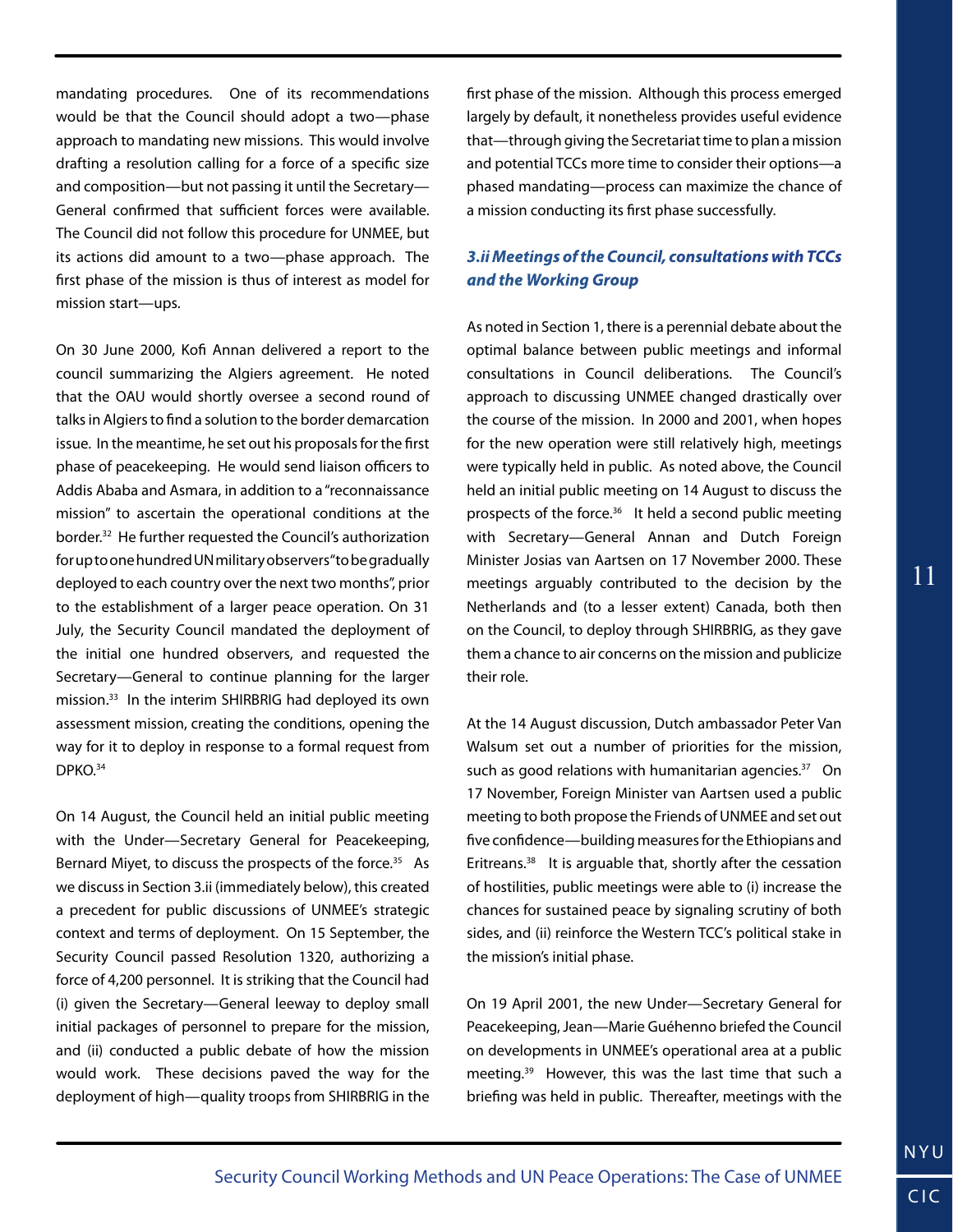12

Council, TCCs, SRSG and senior DPKO officials were held in the standard closed format (in additions to meetings of the Friends of UNMEE, discussed below). While detailed information on UNMEE's operational situation was still available to the TCCs and through the Secretary—General's reports, it was no longer given the same amount of high level attention within the UN diplomatic community.

Indeed, from early 2001 onwards, the Council all but gave up on public debates on UNMEE. The signal exception came on 6 March 2002, following the Security Council Mission to Ethiopia and Eritrea led by Norway's Ambassador Peter Ole Kolby. Representatives from all fifteen Council members went to Ethiopia and Eritrea from 21—25 February 2002. The goal of this was to make clear to both sides "the monumental importance" the international community placed on their acceptance of the Boundary Commission's decision (then expected in March).<sup>40</sup> The ensuing public Council debate was chaired by the Norwegian Foreign Minister, ensuring a higher level of interest in Kolby's report. A number of those present, including the U.S. ambassador, took the opportunity to raise their concerns about the parties' political and technical readiness for the Boundary Commission's decision.41 Norway's decision not only to lead the Council mission but also to promote its report in this way briefly refocused attention on UNMEE.

The Council soon let its attention wander. On 15 March, with the Boundary Commission decision delayed, the Council met to renew UNMEE's mandate and declared its "satisfaction and anticipation" that a legal settlement was approaching. No additional statements were made at this meeting, presumably because all present felt that they had said their piece too recently to repeat it. More strikingly, the Council did not meet after the Boundary Commission published its ruling on 13 April 2002 — in spite the significant concerns they had raised after the Council mission. The Council did not meet again on UNMEE until 14 August, when it adjusted the mission's mandate and published a press release reminding Ethiopia and Eritrea that they had agreed that the Commission's decision would be "final and binding".42 Some Council members attributed this cautious approach to the U.S., which wanted a low—key approach to the boundary issue,

and presided over the Council that August. The Council reconvened in September to renew UNMEE's mandate for six months, but again there was no public debate on the wider situation. It would not hold another public meeting on Ethiopia—Eritrea until March 2003.

Late 2002 and early 2003 were a hectic time for the Council and UN as a whole, overshadowed by the breakdown in Iraq. While the Council continued to publish clear calls for Ethiopia and Eritrea to respect the Boundary Commission's decision, there is a strong sense of the Council detaching itself from UNMEE's strategic and political situation in this period. UN officials working on Ethiopia and Eritrea at this time affirm that there was very little interest from Council members about the state of the operation.

In September 2003, the Council's ability to affect the situation was tested when Meles Zenawi wrote to the Council to ask that it set up an alternate mechanism to demarcate the contested parts of the border. Eritrea categorically refused to accept any alternatives to the Boundary Commission — a position consistent with the terms of the peace agreement reached between the two countries. In an attempt to overcome the impasse, and concerned that the situation could deteriorate into war, the Secretary—General appointed Lloyd Axworthy, a former Foreign Minister of Canada, as his Special Envoy to Ethiopia and Eritrea. But Eritrea saw his appointment as the "alternative" it rejected and would not even allow Axworthy into the country when he traveled to the region in February 2004, a decision which the Council called on it to reverse in Resolution 1560 of March 2005.<sup>43</sup>

While the Council supported the Secretary—General's decisions, and frequently reiterated its support for the Boundary Commission's decision, it now found itself in a complex position. If it did not engage with the situation between Ethiopia and Eritrea, it could well deteriorate further. But if it did engage publicly, it would be perceived as throwing the legal decision of the Commission open to political negotiations. This was an inherent flaw in the UN strategy, and arguably militated against the Council conducting public discussions of UNMEE, especially as the Boundary Commission was still active.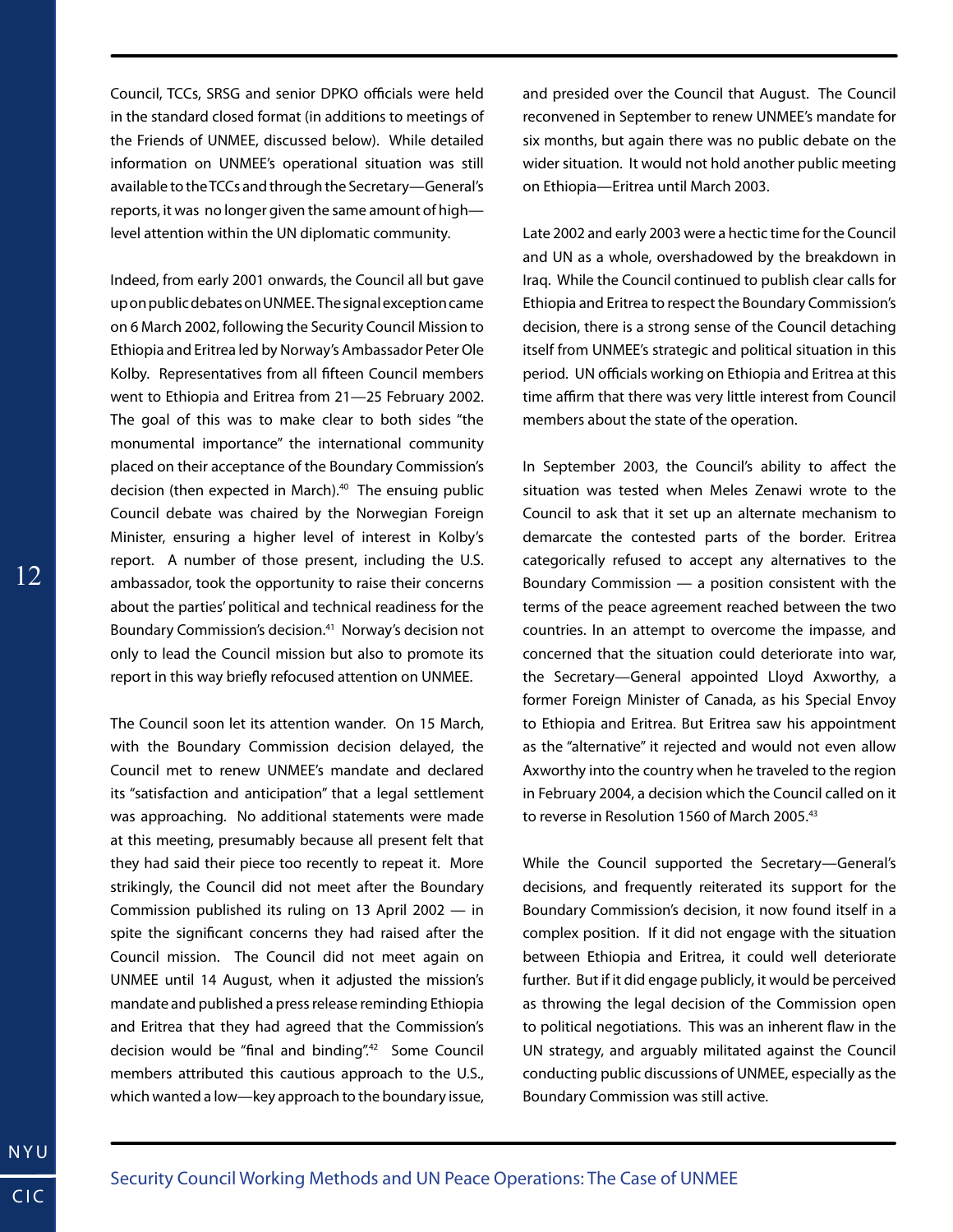The Council's preference for not discussing UNMEE in public continued up to and during the 2005 crisis. On 3 October 2005, Kofi Annan took the initiative in warning Council members that Ethiopia and Eritrea might be heading back to war, and that the Eritreans were putting UNMEE under pressure. The Council formally met the next day, and the President released a statement calling for Eritrea to cease its actions.<sup>44</sup> Jean-Marie Guéhenno addressed a closed meeting with TCCs a fortnight later. Although this meeting was closed, important elements of the discussion — including appeals by the Indian and Jordanian ambassadors to the Council to send strong messages to Eritrea — were publicized in a letter from Kofi Annan to the Council president shortly afterwards.<sup>45</sup> There was no public debate.

The Council's ability to respond to the unfolding situation was complicated by differences among its members on how firm to be with both Ethiopia and Eritrea. Council members repeatedly appealed to the original witnesses of the Algiers agreement — and the US in particular to exert leverage on Ethiopia to accept the ruling of the Boundary Commission. But no real pressure was ever applied. While non—US Council diplomats understood that US counter—terrorist imperative prevailed, some also questioned whether the conduct of discussions largely at the expert level offered the best opportunity to grapple with difficult questions of policy and principle. They suspected that some of their colleagues were wary of taking risky positions on such a complex crisis. A public debate at this moment might have had the positive effect of pushing senior diplomats to address their differences but might also have made those differences public.

Nonetheless, the divided Council did grope towards a strategy to deal with the crisis — even if it was not a fully intentional one. Interviewees give Greece, coordinating the informal discussions, some credit for this. On the one hand, messages spread that the Council was at least discussing a draft resolution threatening Eritrea with penalties for its behavior. On the other, the Council dispatched Japan's Ambassador, Kenzo Oshima, on a mission to discuss UNMEE's position with the Ethiopian and Eritrean leaderships.

Oshima was a natural choice for the mission. Not only was he an active chairman of the Council's Working Group on Peacekeeping Operations, but as a former Under secretary General for Humanitarian Affairs he had previous experience in the Horn of Africa. He initially insisted that his mission was solely concerned with UNMEE, but soon after arriving in Ethiopia the Ambassador was clearly engaging in the wider political situation. He told reporters that the Ethiopian government had assured him that it would not be "the first to fire" in initiating a new war.<sup>46</sup> He also reported conversations with senior Ethiopian and Eritrean officials concerning the Boundary Commission's decision.47 He worked closely with the SRSG during his trip, and met diplomats based in the region.

Whatever Oshima said in private to both sides, he was deliberately even—handed in his public criticisms.<sup>48</sup> It is worth noting that, while he traveled to the region in his capacity as chair of the Working Group  $-$  an unprecedented gesture — his approach on the ground was very much that of an individual, politically—savvy envoy. In other words, his chairmanship gave him a clear locus to deal with UNMEE, but no special leverage on the ground. His access to the Eritrean leadership was limited. He returned from the region with no clear diplomatic success to report — but this was arguably useful in itself, as it seems to have set the stage for all Council members to accept some pressure on Asmara.

Following Oshima's mission, the Security Council agreed Resolution 1640 on 23 November, deploring Eritrea's actions, and threatening to take measures under article 41 of the UN Charter if Eritrea did not retract them — or if either side escalated to war. But while the resolution noted the Council's appreciation to Oshima, there was no public discussion of his report as there had been for Ambassador Kolby's. The contrast between the reception of the two reports may be indicative of differing strategies of Norway and the UK (which held the Council presidency in November 2006) or reflect continuing tensions between Council members over policy towards Eritrea. The use of private, expert—level diplomacy (and the opacity over Oshima's goals) arguably gave the Council more leeway than a more public series of condemnations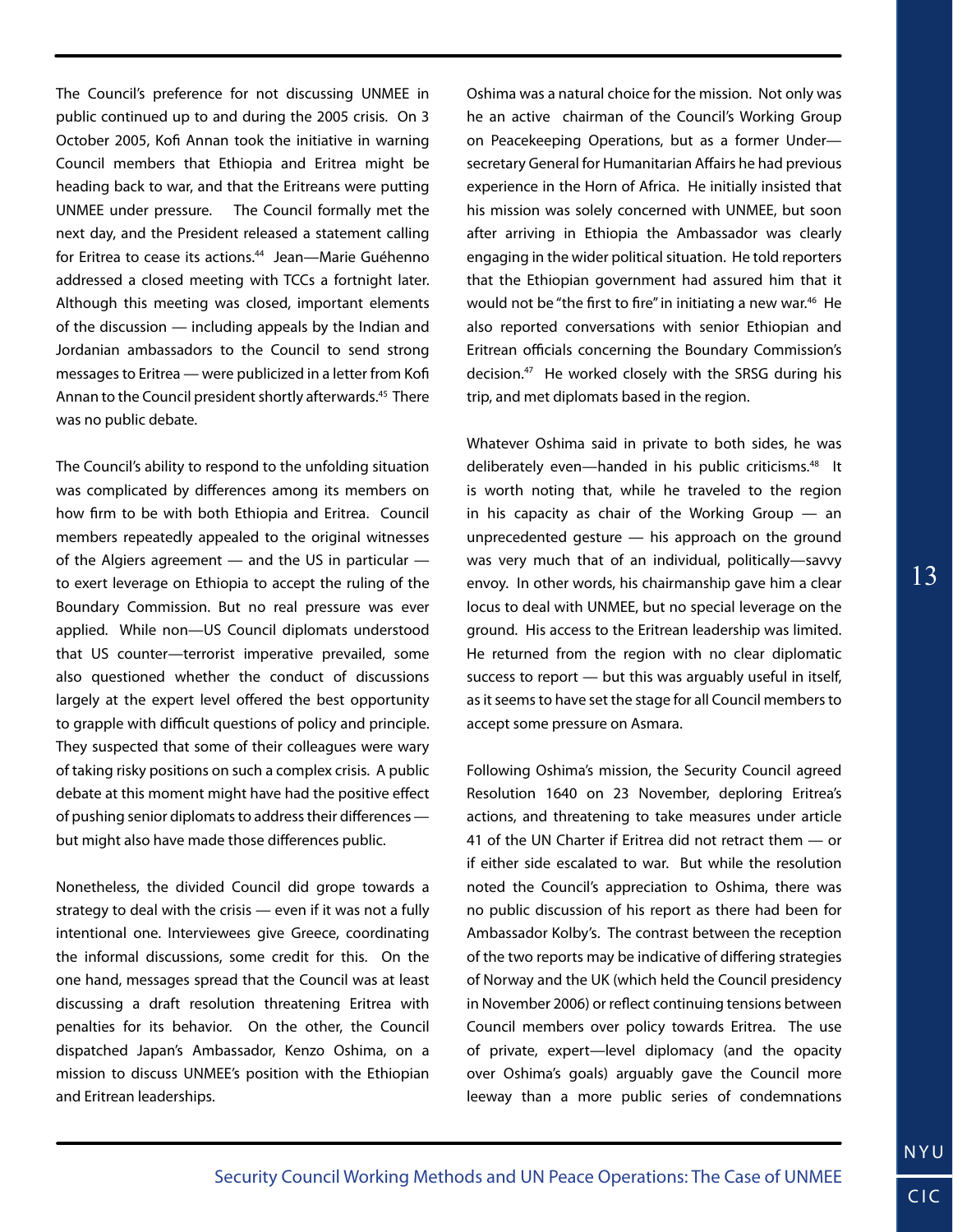and discussion. Whereas the mission led by Kolby had aimed to create positive political momentum prior to the Boundary Commission decision, Oshima's goal had been to tamp down a growing crisis. A number of interviewees commented that Oshima's visit had a positive effect — and that his intervention smoothed diplomacy over Article 41, as Eritrea did not back down — but the fact that there was no follow—up (in the region or in the Council) weakened this.

After the 2005 crisis, the Security Council continued to utilize informal consultations to agree resolutions on Ethiopia—Eritrea as Eritrea put more and more pressure on the mission. Interviewees praised the commitment of Belgium, which took on the UNMEE coordination file from Greece, in sustaining the informal process at this time. Throughout this period — and to the end of the operation — closed meetings with troop contributors were held regularly, usually 5—7 days before the Council met to pass a new resolution affecting the mission. It has recently been argued that the Council often schedules TCC meetings too late in the day to affect its consultations.49 On two occasions in 2006, the TCC meetings fell less than 48 hours before the Council announced new mandates for UNMEE, although this was not repeated in 2007—8.

By the final years of UNMEE, it was increasingly clear that Eritrea had little intention of heeding the Council's injunctions, whatever format they were debated and presented in. As noted in Section 2, the Council was drawn into a fruitless effort to pressure the Ethiopians and Eritreans into an agreement by threatening to withdraw UNMEE — with the result that keeping the operation going became an end in itself. This involved a lot of diplomatic business, but it continued to be almost entirely informal. It is questionable whether a public meeting of the Council at this stage would have had any significant effect on Eritrean or Ethiopian actions, even if it had raised awareness of the crisis.

#### *3.iii The Friends of UNMEE50*

As we have noted, the "Friends of UNMEE" was launched by the Dutch Foreign Minister in a public meeting of

the Security Council in 2000. The group's initial focus was the concerns of the TCCs, yet over time it became a useful mechanism for engaging Ethiopia and in particular Eritrea. Norway, which took over chairing duties from the Netherlands in 2002, became something of a champion for UNMEE and diplomacy with the increasingly recalcitrant regime in Asmara. This was on the basis of its long history of bilateral relations with Eritrea, which assured it access to senior officials in Asmara, as well as the leading role it had assumed on the Horn of Africa while in the Security Council between 2001—2002. The evolution of the Friends is thus an important element of the UNMEE story alongside more formal diplomacy in the Council.

The primary motivation for the Netherlands in proposing the Friends group was concern over control of UN forces rooted in the Dutch experience at Srebrenica. It created a group of Friends, primarily consisting of UNMEE's major troop contributors (Canada, Denmark, India, Italy, Jordan, Kenya and Norway, together with Algeria and the United States, were its original members) with a view to ensuring close involvement in the mission's operations. A secondary motivation, and one that had been fuelled by the experience on the Netherlands on the Security Council from 1999—2000 was Dutch interest in carving out a role for the states that could be considered the "non—Security Council good guys", the UN's traditional supporters and donors for whom participation within Friends groups represented an opportunity for influence they otherwise lacked.

The Friends group had particular potential to assist the process, as it was not confined New York. From the beginning the Friends of UNMEE met in New York, but also in Ethiopia and Eritrea, where ambassadors accredited in Addis Ababa and Asmara were separately briefed by the Secretary—General's Special Representative, Joseph Legwaila and his deputies. The emphasis on troop contributors had led to the group having a relatively heterogeneous composition, which generally deterred both Secretariat officials and the more informed states from briefing it too frankly in New York. But there were occasions when the Secretariat felt able to prime the group to deliver targeted messages to Ethiopia and Eritrea.

14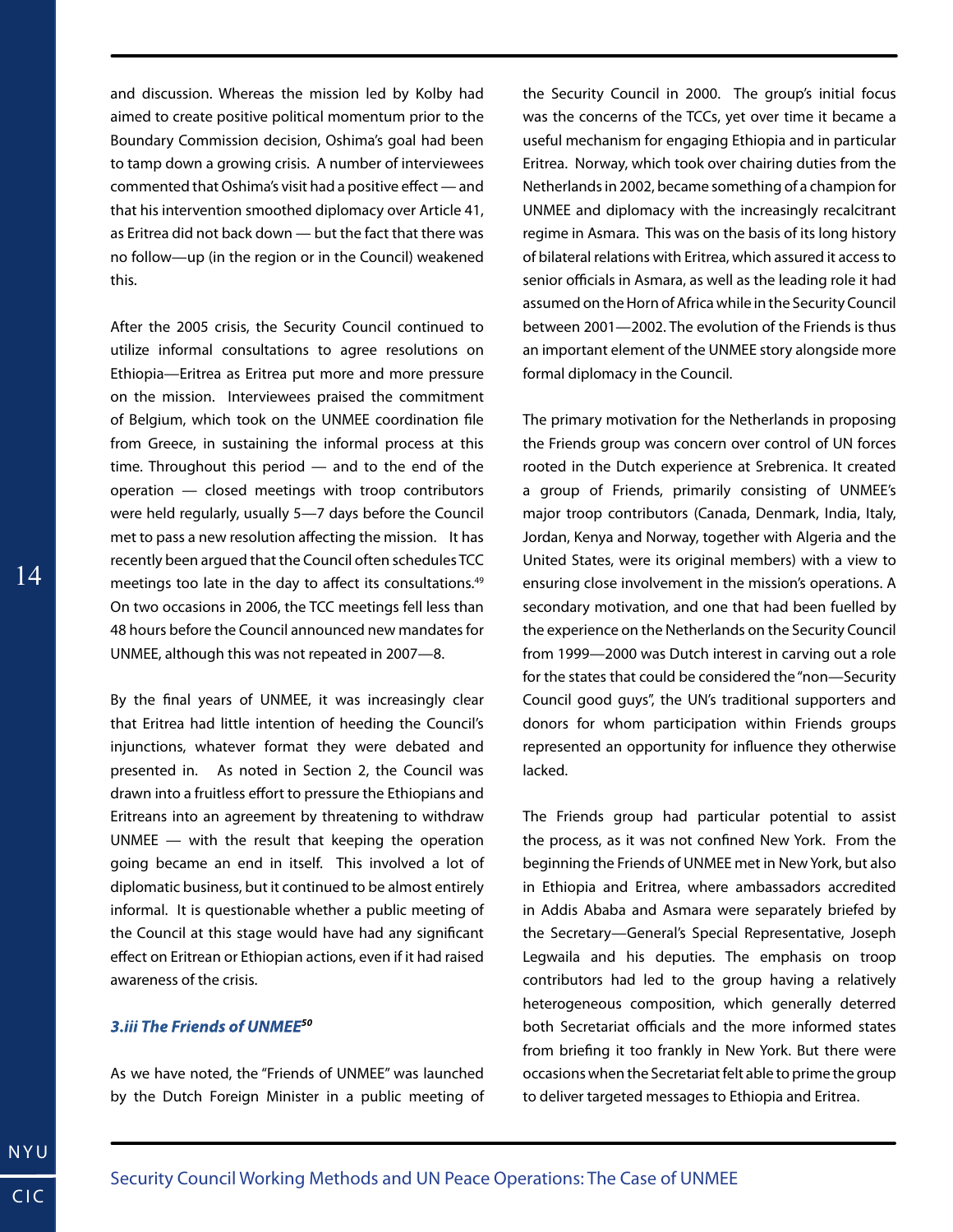In the field, the membership of the two groups was more fluid, and included representatives of the five permanent members of the Security Council. The groups reflected the very different level of diplomatic presence in the two capitals; the presence was significantly greater in Ethiopia than in Eritrea. In part as a result of the small size of the diplomatic community, and difficulties within which they were working, the Friends in Asmara developed into a much more close—knit, informal and active group than the larger entity in Addis Ababa. Angela Kane, who served as Deputy SRSG in Asmara from 2003—2004 recalled the Friends as a most effective partner, with which she had been able to work closely in order to deliver coordinated messages to her Eritrean interlocutors. In Addis Legwaila mainly worked a smaller group of states including the US and Algeria — this may also have reflected the fact (common to New York, Addis and Asmara) that a number of new TCCS and other states joined the group over time, making it unwieldy.

The utility of the Friends as a mechanism to pressure Ethiopia to accept the Boundary Commission's decision was hindered by the mixed messages it transmitted. Ambassadors posted in Asmara and Addis Ababa reported widely differing views of developments in reflection of the positions of their respective hosts. "Clientitis" was particularly bad in Addis Ababa, where the government went to considerable lengths to match the efficiency of its public relations with the generosity of its hospitality. Secretariat officials urged the Friends in New York — some of whom were similarly frustrated by the reporting they received from their respective embassies — to try to get a single message out. But their admonitions did little good and they remained concerned that powerful members of the Friends in Addis encouraged Ethiopia to believe that it could maintain its opposition to the decision of the Boundary Commission without incurring any real diplomatic damage.

Nonetheless, the Friends mechanism also provided a platform for Norway — having led on UNMEE issues in the Council in 2001—2 and organized the Kolby mission — to remain engaged in the Ethiopia—Eritrea situation. The Netherlands handed over chairing the Friends in New York to the Norwegians in 2002 — although the Dutch remained closely involved in the group's activities in Africa. The Norwegians took a highly practical approach to their role, assisting the Secretariat in getting visas for Eritrea and attempting to deliver tough but realistic messages in Asmara. This activity was facilitated by the personal involvement of senior officials — Ambassador Kolby, having stood down from his post in New York, became a roving envoy (based in Oslo) dealing with the crisis; Raymond Johansen, Norway's state secretary from 2005 on, had previously been posted in Asmara and retained access to Prime Minister Isaias Afewerki — but garnered less success than Norway would have hoped.

In the final stages of the mission, Norway worked closely with Belgium (taking a lead on the issue in the Council) and Italy (also a non—permanent member) whilst also communicating frequently with the US, UK and South Africa. Diplomats involved in this process concur that it permitted a more orderly calibration of UNMEE's actions in the field and complex Council diplomacy than would otherwise have been possible — although this could only mitigate, not resolve, the core problems.

#### *3.iv Relations with the OAU and AU*

During the period of UNMEE's existence, the Security Council's approach to relations with regional organizations — and especially the OAU/AU — changed fundamentally. In 2000, the idea of in—person consultations between the Security Council and the main political organ of a regional organization would have been deemed unacceptable. By 2007 and 2008, the Council and the AU's Peace and Security Council (PSC) were shifting towards regular direct meetings.<sup>51</sup> This was, however, driven by events in Sudan and Somalia, not Ethiopia and Eritrea.

It is worth noting that the Ethiopian—Eritrean situation was a particularly sensitive one for the OAU/AU, for two main reasons. First, because the OAU/AU's headquarters are in Addis Ababa, there was natural caution about offending the host nation. Second, many African leaders remained wary of the precedent posed by Eritrea's secession from Ethiopia, meaning that they were unlikely to take up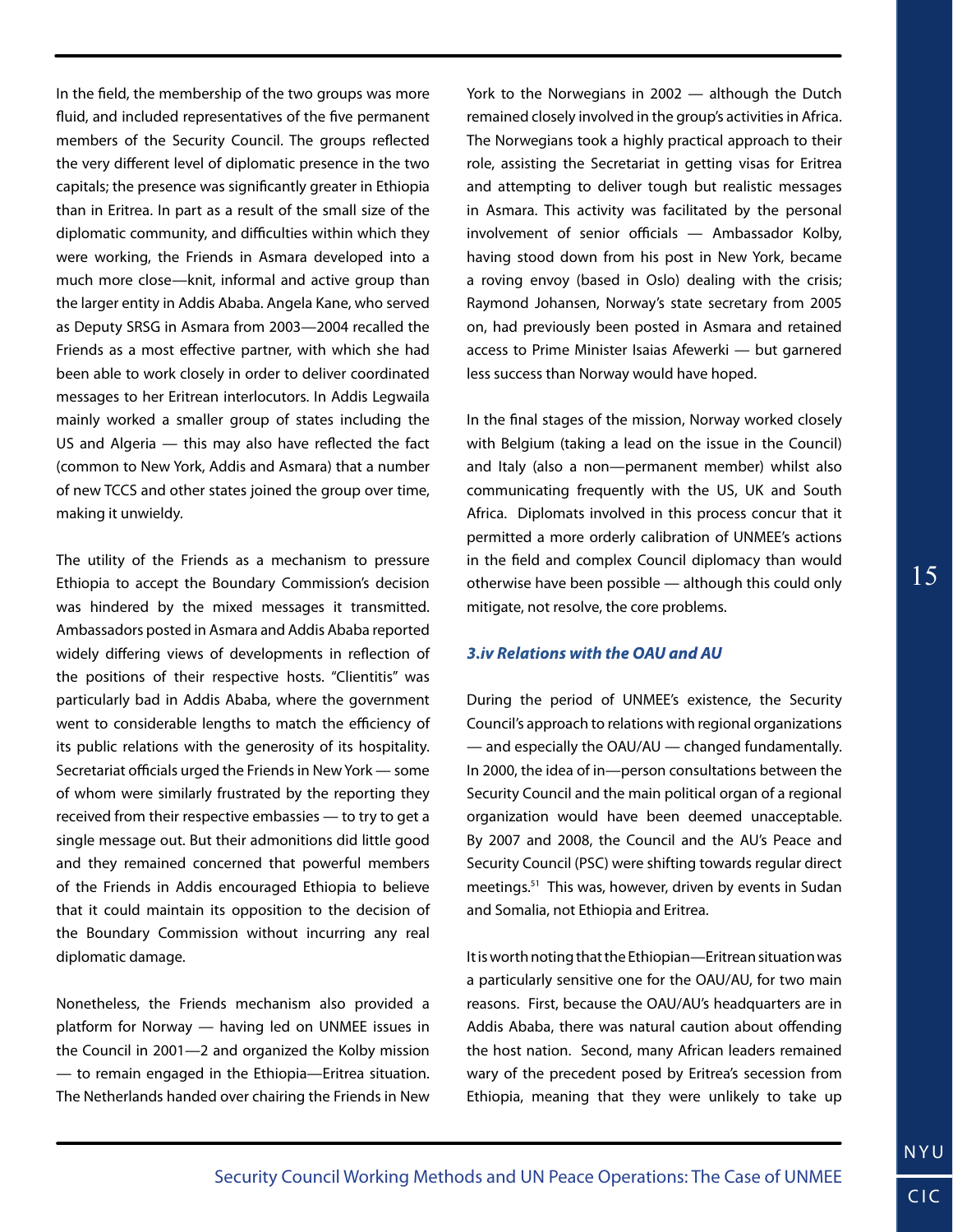Asmara's cause. In the early years of UNMEE's deployment, Ethiopia often turned to the OAU for support during tensions with Eritrea, while Eritrea directed complaints to the UN.

For historical and contextual reasons, therefore, UNMEE has limited lessons for the present about how the Council deals with regional organizations over peace operations. This is ironic in so much as UNMEE was, according to the Algiers Agreement, meant to be "under the auspices of the OAU" (see Section 3.i). In presenting operational options to the Council in 2000, Kofi Annan played down this dimension. He specified that "the United Nations military observer group would work closely with  $[\ldots]$ military observers to be deployed by the OAU, who would maintain a separate identity and chain of command."<sup>53</sup> The Secretariat's reconnaissance mission consulted closely with OAU, and agreed on the need for separate operational identities. The OAU thus sent a small military observer (which only had an authorized strength of 43) mission to Ethiopia and Eritrea to operate alongside UNMEE. As Festus Aboagye, a Ghanaian officer involved in the OAU's mission, notes, "no mention is made of a lead role for the OAU" in UNMEE's mandate, although the importance of coordination is repeated.53 The Council and UN Secretariat thus essentially circumvented the Algiers Agreement vague references to the OAU's "auspices", although later mandates for UNMEE stated "strong support" for the OAU mission. Aboagye argues that the OAU's position was complicated by the lack of formal agreements with the UN, but that the OAU followed "the philosophy that the OAU should not duplicate what the UN can do best".

However, these decisions early in the mission set a precedent by which the Security Council did not engage closely with either the OAU or the AU on Ethiopia— Eritrea. In June 2007, a Council mission held the first of a series of regular informal consultations with the AU Peace and Security Council (PSC), a format that raises certain working methods issues beyond the scope of this report. The Mission's terms of reference included raising Ethiopia and Eritrea, and the Mission's report shows that a member of the Council did brief — or at least "inform" the AU representatives of the Council's work in this

area.54 Although a joint communiqué was issued after this meeting, it focused solely on the modalities of future consultations and UN support to the AU, not specific crises. This mission had no apparent impact on the Council's final efforts to save UNMEE, presumably low on both sides' agendas.

Many of the limitations in UN—OAU/AU relations have since been rectified, both in political and operational terms. Nonetheless, this case does point to the fact that hybrid peace operations (where separate organizations cooperate in a single theater) should be based on a clear political consensus rather than operational convenience. This in turn is relevant to the working methods adopted by the Council vis—à—vis other organizations.

In the case of UNMEE, it is arguable that greater political involvement with the OAU/AU — demonstrated through the sorts of joint consultations and communiqués that are now becoming the norm — might have helped put the mission on a firmer political footing and offered extra leverage in 2005—8. Keeping these historical developments in mind, it still seems clear that the UNMEE case demonstrates the dangers of an insufficiently—close political relationship between the Council and a regional organization in a case where both maintain responsibility for the success of a peace operation.

#### **4. UNMEE: General Lessons**

In summary, our analysis of the UNMEE case points to five generic lessons concerning Security Council working methods and UN peace operations:

If the Council adopts a phased approach **to mandating a mission, the initial deployment may be enhanced.** Although by default, the Council adopted a phased approach to mandating UNMEE that allowed more planning to take place in the field than would otherwise have been possible. This gave the Secretary—General greater freedom to outline the mission's size and structure, and potential TCCs to address their concerns and priorities for the mission in public debate. These factors created an additional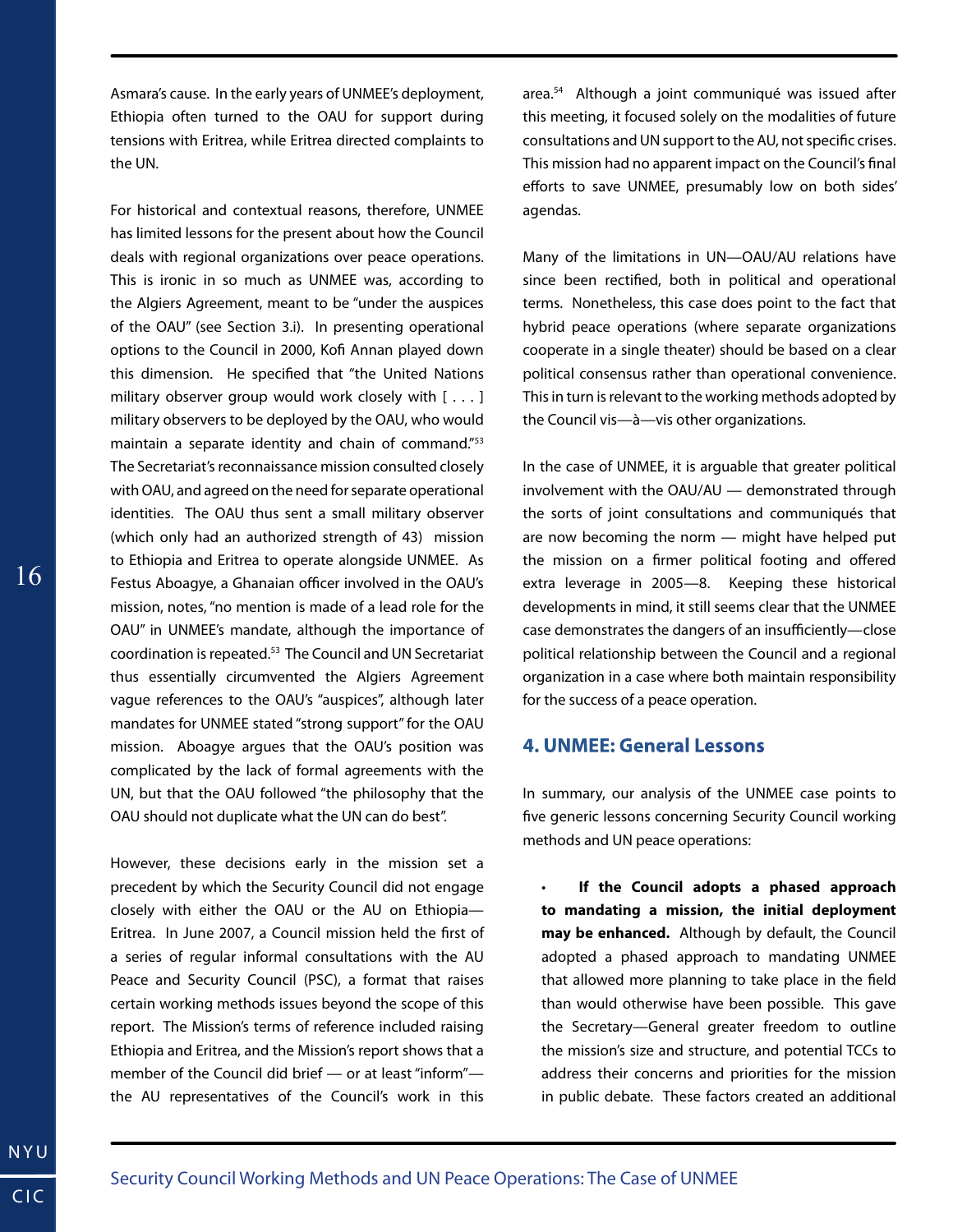degree of trust around the mission's start—up phase that convinced Canada, the Netherlands and Denmark to deploy. *The broad lesson of this process is that an extended, interactive and public dialogue between the Council and Secretary—General on a mission prior to its final mandating can enhance the quality of the force in its initial phase and permit it to deploy rapidly.*

Public meetings and public statements by the **Council can give a force additional operational and political credibility.** It is notable that Council debates around UNMEE were increasingly held in private as the mission continued — apparently reflecting the political sensitivities around its mission. Yet our analysis suggests that the frequency of public Council debates and statements in the early years of the mission including Council discussions headed by senior Dutch and Norwegian politicians — had a positive impact on the force's credibility. The increasing secrecy surrounding decision—making on the mission in later years, coupled with the failure of the Council to make any public statement on the Boundary Commission's decision, arguably reduced the UN's political leverage over Ethiopia and Eritrea. *This suggests that, even when UN operations face severe challenges and crises, public consultations by the Council can give the UN opportunities to hold the parties to an agreement to account — while simultaneously reassuring TCCs that their concerns are taken seriously.*

**The Council's Working Group on Peacekeeping Operations has potential to act as an "advance guard" for the Council as a whole.** The role taken by Ambassador Oshima in 2005 points to the utility of the Working Group in undertaking missions on behalf of the Council as a whole, even where there are some divisions within the Council over a mission's future. *The UNMEE case suggests that the Council should explore ways to strengthen the Working Group as an "advance guard" tasked with addressing missions' problems in future. If this is considered too complex, the Council can still task individual ambassadors to represent its views directly to leaders in countries hosting peacekeepers. Ambassadors can be selected on case—by—case basis to commincate the Council's positions in person.*

**Groups of Friends are a complex but useful political tool in support of peace operations.** Our analysis highlights the extent to which the Friends of UNMEE played an important role in defining the mission's evolution — but that this role was not always positive. Although it was useful for the Friends to caucus in both Addis Ababa and Asmara, the increasing partiality of diplomats in both capitals grew problematic. Nonetheless, this mechanism significantly increased oversight of the mission by member—stares, arguably providing reassurance to TCCs. The Friends provided a useful platform for Norway to conduct outreach to Eritrea. *Our analysis indicates the utility of Friends Groups in supporting missions, but also highlights the need for individual nations to take leadership roles in these Groups — and the importance of ensuring that the Friends do not become partial.*

**Where the Council shares responsibility for a mission or peace agreement with a regional organization, enhanced consultations are necessary.**  The lack of effective consultations between the Council and the OAU/AU over UNMEE (at least after its very initial deployment) arguably reduced opportunities to put pressure on the parties — although this was compounded by the AU's own ambiguous stance towards the conflict. Had there been a stronger common front between the UN and OAU/AU, it might have been possible to gain added leverage over both sides. *This analysis points to the need for concrete consultations between the Council and regional entities on specific missions, as well as more general dialogues on generic issues of peace and security.*

### **5. Recommendations**

The outcomes of individual peace operations will always be determined by a complex array of issues. These are likely to span the actions and intentions of the conflict parties, the regional environment and the interests and actions of other powers. The relevance of Security Council decision—making to these outcomes varies case—by case, and it is dangerous to assume a direct and simple causal chain between diplomacy in New York and events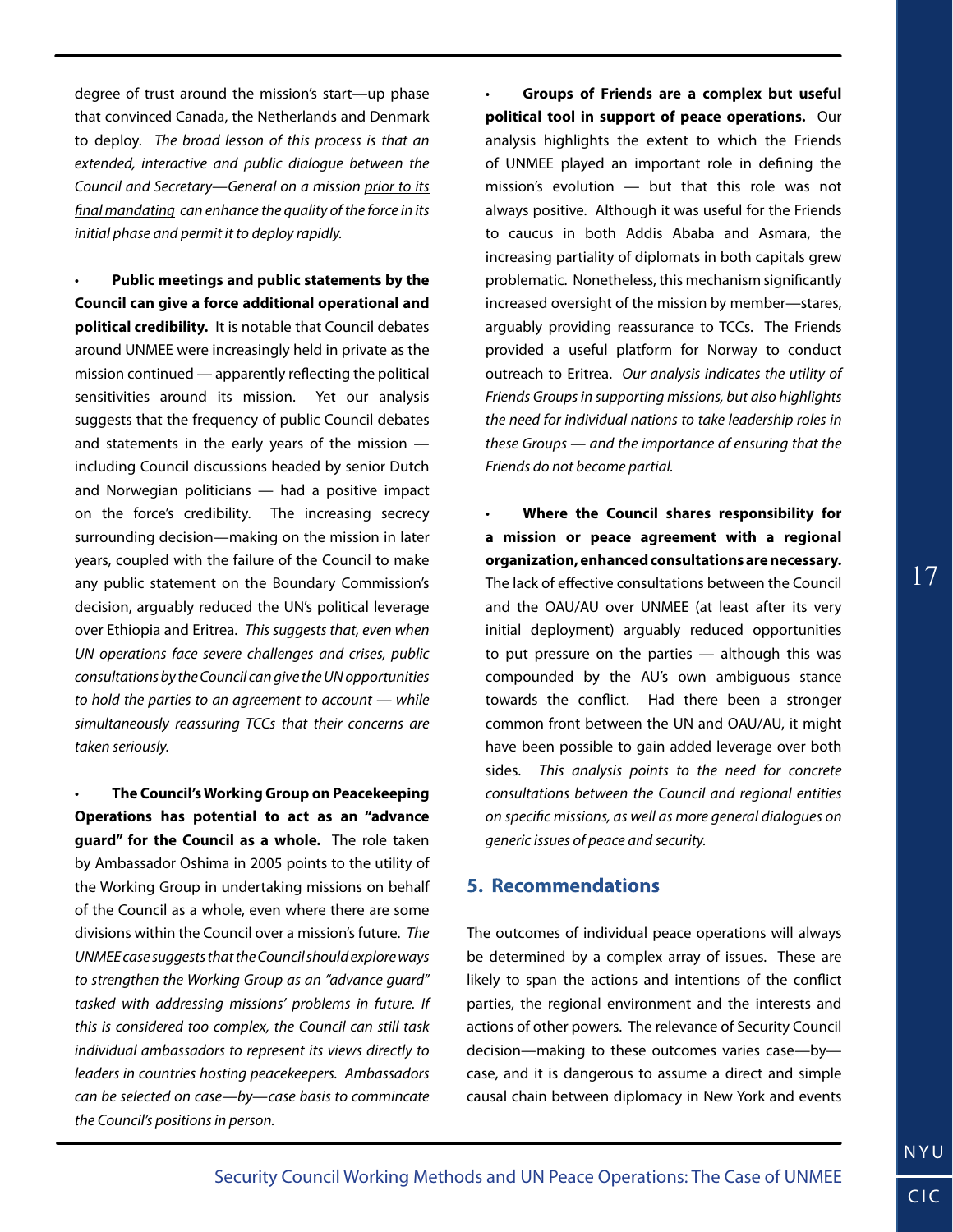in the field. There are limits regarding the extent to which even exemplary working methods can affect the Security Council's capacity to fulfill the complex task of overseeing a UN mission — as the case of UNMEE itself confirms.

Nonetheless, the UNMEE case — and the general lessons outlined above — does point to a series of concrete recommendations concerning working methods. With a note of caution regarding questions of causality, we nonetheless propose the following:

Peace operations should be launched and **conducted on the basis of clear political objectives.**  The detached relationship between UNMEE and the Boundary Commission allowed the Security Council and UN officials to take refuge in the notion that it was primarily a technical operation, whilst its fate was both intimately connected to the implementation of the findings of the latter, and highly political.

**The operational benefits of public meetings of the Security Council should be considered during the establishment of a peacekeeping force.** As the public debates in 2000 indicated, public meetings concerning a force can strengthen the stake of individual countries' — and of the Council as a whole — in the force's performance. While the Council has recently aimed to improve the timing and conduct of informal consultations with TCCs, it should also review the utility of public meetings aimed at promoting the TCC and Council's stakes in a mission.

The chair of the Working Groups on **Peacekeeping Operations can haver credibility as an ambassador for the Council as a whole.** While Ambassador Oshima's mission relied as much on his personal diplomatic talents as his status as the Working Group chair, it suggested that the Working Group's mandate to handle specific mission issues as well as generic questions is a useful tool for the Council.

**The outcomes of Security Council Missions may be enhanced through high—profile public meetings.** Whereas the Norwegian decision to hold a debate chaired by the Foreign Minister on Ambassador Kolby's report increased its impact, the fact there was no public debate on Ambassador Oshima's or attention to follow—up may have reduced the long—term effects of his initiative. More thought should be given to the maximizing the political impact to be gained from Security Council Missions.

There is a need for the Council to "track" **political events affecting a mission in its meetings and statements.** The Council's failure to respond to the Boundary Commission's decision by holding a public meeting or issuing a PRST arguably reduced the chances of Ethiopia accepting the Commission's opinion, and worryingly signaled that the Council was not closely engaged with the issue. The Council's relative distance from the fate of the Axworthy mission reinforces this point.

**The perception that the Security Council is partial in its relations to conflict parties, despite the existence of binding agreements to the contrary, undermines the legitimacy and efficacy of its engagement.** In the case of UNMEE Council members disposition to support the findings of the Boundary Commission (in Eritrea's favor) was undermined by Eritrea's behavior, but built on an underlying bias towards Ethiopia amongst some of its most powerful members.

**The Council would benefit from a better knowledge base and fora for critical reflection as it considered the difficulties encountered by a specific mission.** Council members may wish to consider how better to prepare experts charged with the backstopping of missions deployed into complex conflict environments (for example through familiarization trips); they may also wish to consider a creative use of some of the new formats for Security Council meetings developed in recent years to allow non—Council members access and enable concerned parties or organizations.

NYU CIC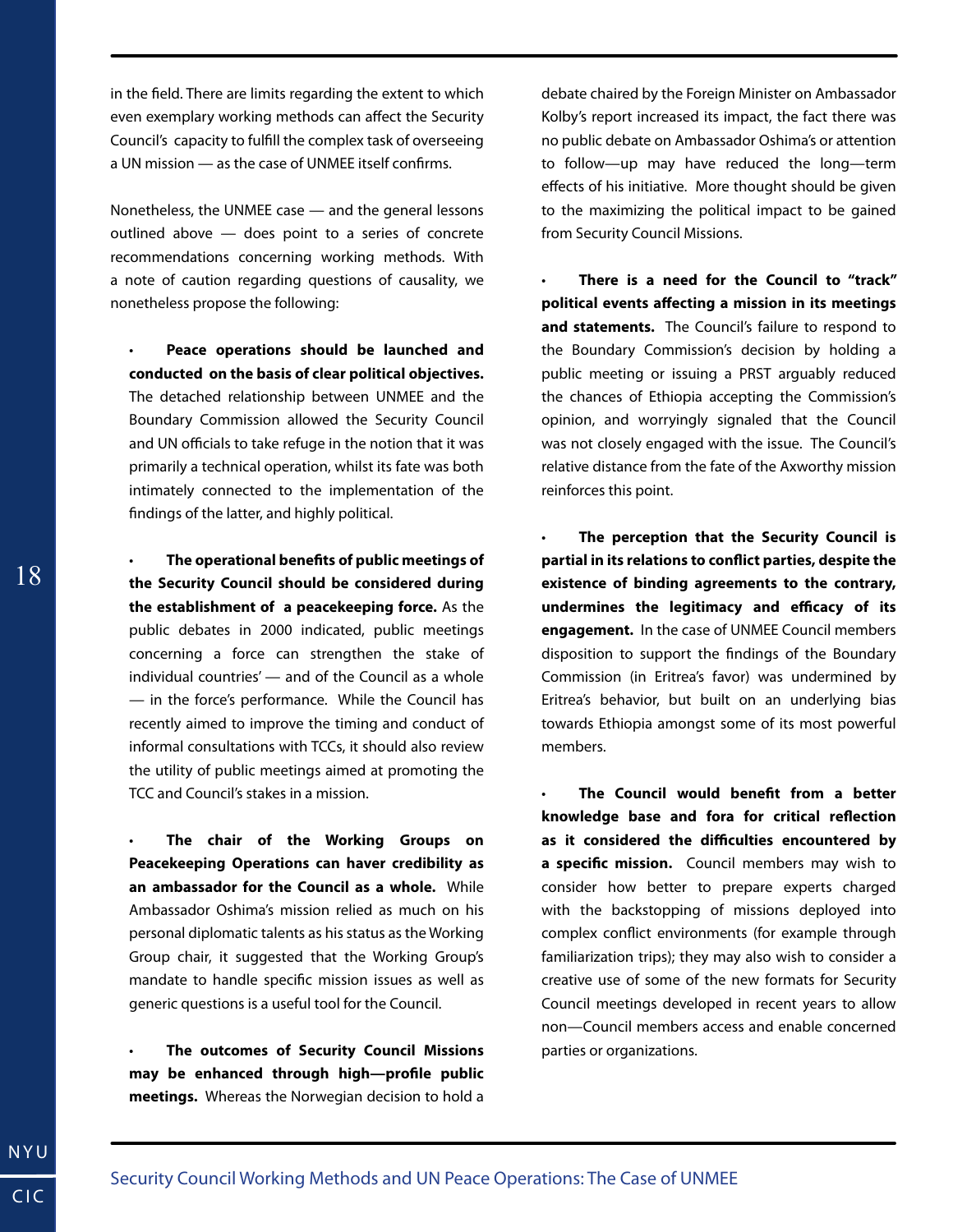These include informal interactive discussions, informal interactive dialogues, the "Kosovo model" and older methods such as Arria formula meetings.

Council members may wish to consider the **use of Friends and other mechanisms to ensure the involvement of TCCs.** While regular consultations with TCCs by the Council are obviously key to maintaining TCC confidence in a mission, the Friends of UNMEE provided a mechanism by which TCCs could more directly be informed of, and at times engage in diplomatic efforts to resolve problems affecting UNMEE. While the risk of a group of Friends becoming too large and unwieldy to serve a useful purpose is always present (and in other cases small groups of Friends have become effectively sub—groups of the Council itself) the Council should consider this and other means to involve TCCS more creatively in its work.

**But Council members and other states should also be wary of the risks inherent in Friends Groups.**  These include the fact that Friends Groups can give the UN "reach", but also risk "clientitis": the fact that the Friends met in Addis and Asmara as well as New York gave them the ability to coordinate diplomatic initiatives between the capitals and Council, but this was reduced by the divergent perceptions of diplomats based in Ethiopia and Eritrea. Secondly, time and size may work against the efficacy of Friends groups. Over time, as the Friends of UNMEE grew in size and became more institutionalized, the utility of the meetings in New York diminished. Substantive discussions largely took place amongst a small number of its most interested members (Belgium, Italy, Norway, South Africa, UK and US) outside the Friends — and the Council.

**Council members and the Secretariat officials should actively pursue opportunities to engage with states with privileged access to a particular conflict**: The role of Norway, as chair of the Friends group, but also a state in a position to engage with a recalcitrant conflict party was an interesting example of Council and Secretariat flexibility, making use of the opportunities of the Friends mechanism.

While UNMEE was subject to factors beyond the Council's control, this report highlights that when the Council is transparent and confers with outside actors, it may have a higher chance of sustaining a controversial mission than if it acts informally and exclusively. If the Council adopts working methods that promote as open approach as is feasible, it may be able to handle crises such as those that affected UNMEE more effectively in future.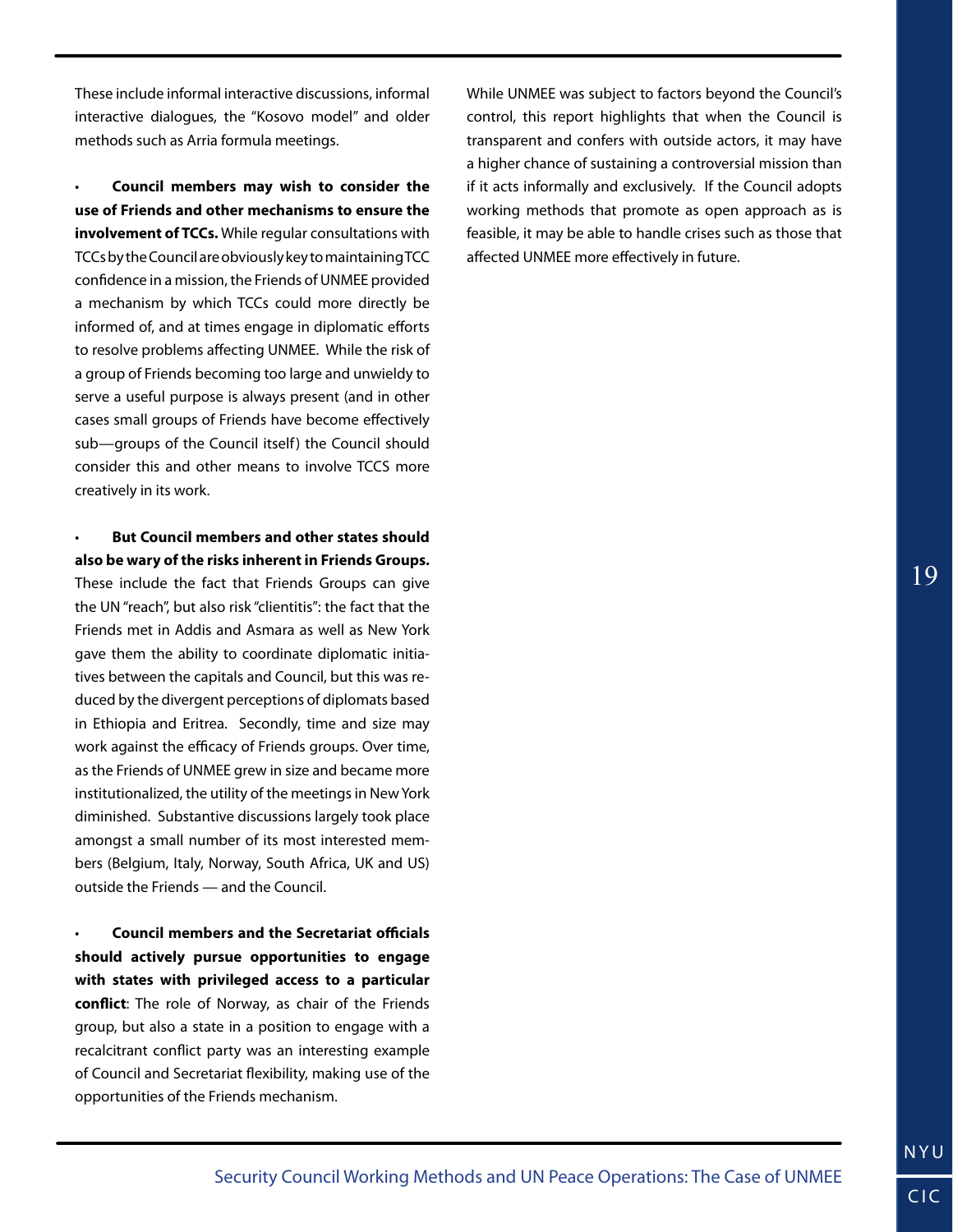### **Endnotes**

1 See Security Council Report, *Special Research Report No.1: Security Council Working Methods* – a Work in Progress (30 Match 2010) and the Security Council debate on Letter dated 1 April 2010 from the President of the Security Council (/2006/507), S/PV/6300 and S/PV/6300 Resumption 1, 22 April 2010

2 See Center on International Cooperation, *Annual Review of Global Peace Operations 2010* (Lynne Rienner, 2010), pp7-8.

- 3 S/PV.6178, 5 August 2009, p9.
- 4 Security Council Report, *op.cit*., p13.

5 See Michael Lipson, "Peacekeeping: Organized Hypocrisy?", *European Journal of International Relations*, Vol. 13, No. 3, pp5-34.

6 Interview, 17 March 2010.

7 S/2006/507. An indication of the slow moving debate on reform of working methods was that this note was the subject of the Security Council debate held on 22 April 2010 referred to in note 1.

8 Security Council Report, op.cit.; and idem., *Special Research Report: Security Council Transparency, Legitimacy and Effectiveness* (18 October 2007).

9 A/60/L.49, 17 March 2006, p4, paragraphs 13-14.

<sup>10</sup>Security Council Report (2010), p8.

11S/PRST/2001/3, 31 January 2001, p2.

12See Teresa Whitfield, *Friends Indeed? The United Nations, Groups of Friends and the Resolution of Conflict* (United States Institute for Peace, 2007)

<sup>13</sup>S/1999/165, 17 February 1999. Se also Security Council Report (2007), p9.

14S/PV.6300 (Resumption 1), p7

<sup>15</sup>See, for example, p5, paragraphs 18-19.

44See S/PRST/2005/47, 4 October 2005.

16Security Council Report, *Update Report 5 June 2006* No. 2, p1.

<sup>17</sup>Christine Grey, "The Eritrea/Ethiopia Claims Commission Oversteps Its Boundaries: A Partial Award?", *The European Journal of International Law,*  Vol. 17, No. 4 (2006), p701. 18SC Res. 1298, 17 May 2000. 19S/2000/601, p2.

<sup>20</sup>*Ibid*., p3. <sup>21</sup>*Ibid*., p5.

> 22See Philip White, "The Eritrea-Ethiopia Border Arbitration", *Review of African Political Economy*, Vol. 29, No. 92, p345.

> 23International Crisis Group, *Ethiopia and Eritrea: Stopping the Slide to War*  (22 December 2005), p6.

24Ibid., p3. 25Ibid., p8. 26Grey, *op. cit*., p710. 27SC Res. 1661, 14 March 2006. 28SC Res. 1710, 29 September 2006. 29SC Res. 1741, 30 January 2007. 30SCR, *Update Report 26 June 2008 No.8*, p2. 31SCR, *Update Report 31 July 2008 No. 5*, p1. 32S/2000/643, 27 June 2000, p2. 33SC Res. 1312, 31 July 2000. 34 Joachim Koops and Johannes Varwick, "Ten Years of SHIRBRIG", GPPi, 2008, p18. 35S/PV.4187, 14 August 2000. 36S/PV.4187, 14 August 2000. 37Ibid., pp9-10. 38S/PV.4227, 17 November 2000. 39S/PV.4310, 19 April 2001. 40S/2002/205,27 February 2002, p9. 41S/PV.4885, 6 March 2002. 42See S/PV.4600 and SC Res.1430, 14 August 2002. 43SC Res. 1586, 14 March 2005, p3.

45S/2005/668, 25 October 2005. It is notable that correspondence

between the Secretary-General and Security Council President was rarely used as a method of publicizing the pressures placed on UNMEE. For an exception, see Ban Ki-moon's letter S/2008/66 of 1 February 2008.

46"Japan's UN Rep Raises Concerns for Ethiopia-Eritrea Conflict", *Deutsche Press-Agentur*, 12 November 2005.

47S/2005/703, p4.

48SC Res. 1640, 23 November 2005.

49 An issue addressed in S/PRST/2009/24, 5 August 2009.

50Much of this section is based on interviews by Whitfield for *Friends Indeed*? (see n.12 above) while UNMEE and the Friends were still active, although that volume ultimately had no chapter on UNMEE.

51Security Council Report, pp12-14.

52S/2000/643, p3, paragraph 16.

53Festus Aboagye, "Towards New Peacekeeping partnerships? The OAU Liaison Mission in Ethiopia-Eritrea", *African Security Review* Vol. 10, No. 2 (2001), p6 (online version).

54 S/2007/421, p9, paragraph 39, 11 July 2007.

NYU CIC

### Security Council Working Methods and UN Peace Operations: The Case of UNMEE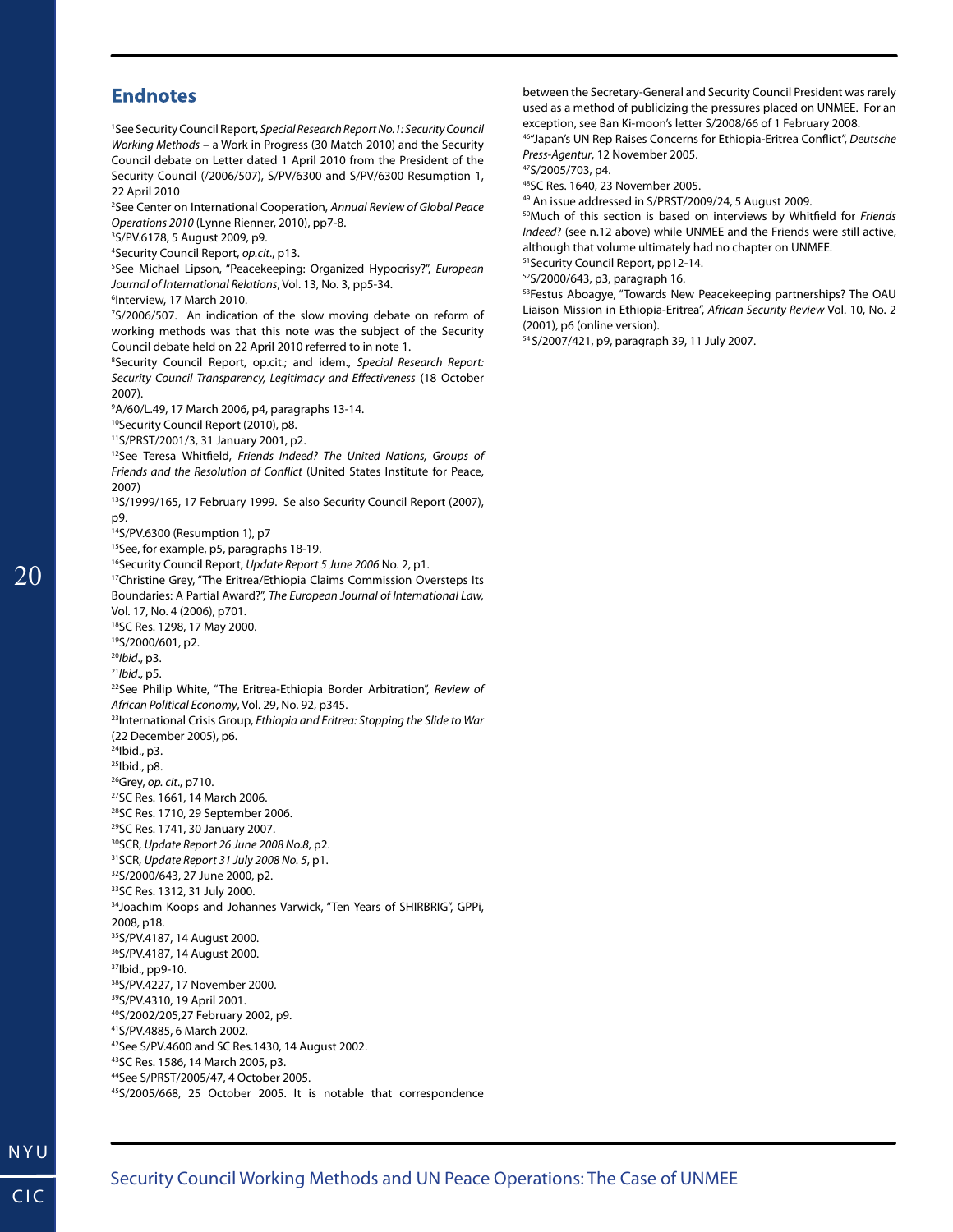# Security Council Working Methods and UN Peace Operations: The Case of UNMEE

CIC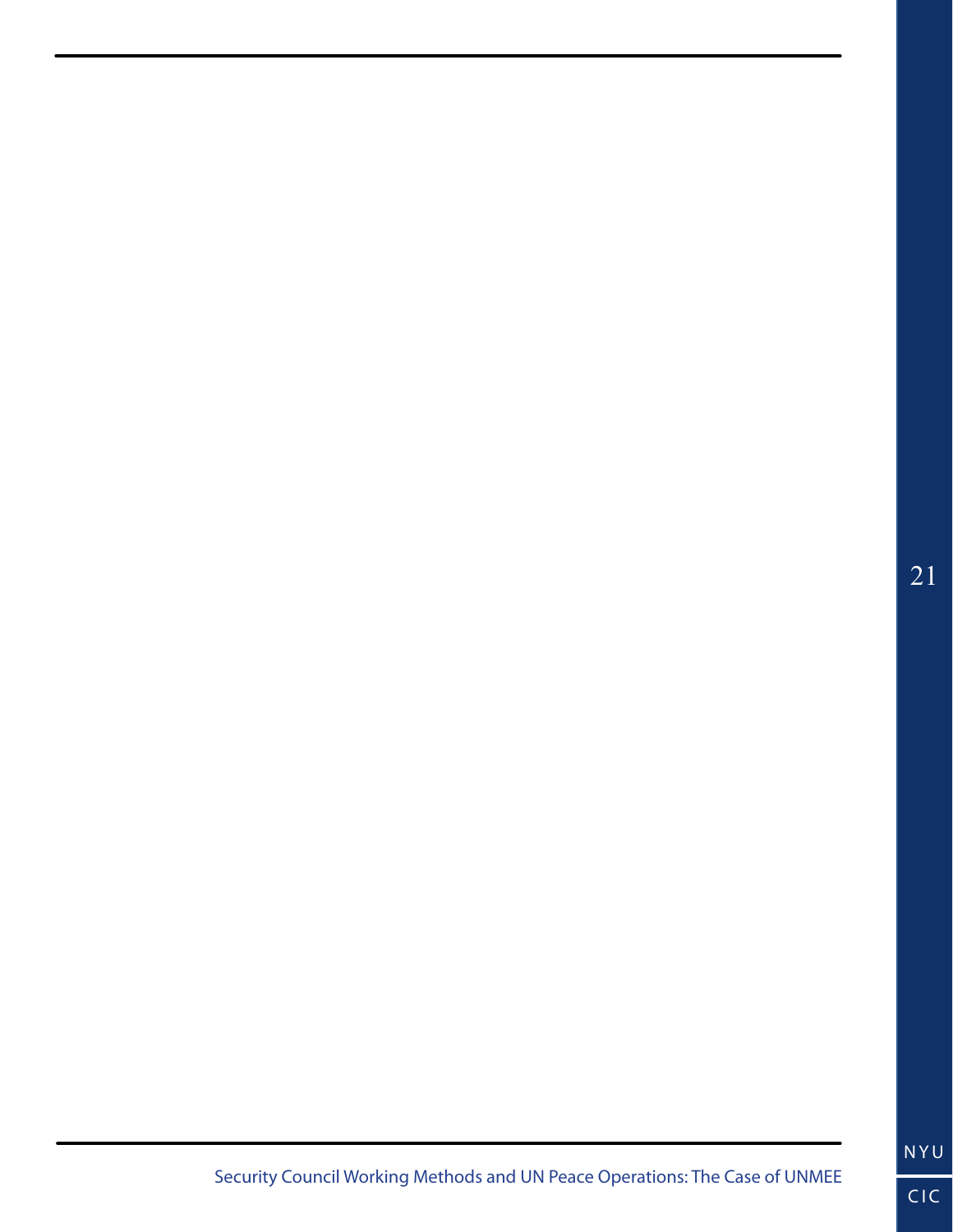## Related Publications from the **Center on International Cooperation**

**The Organization of American States and Conflict Prevention** Andrés Serbin

**Conflict Prevention in Bolivia and Ecuador: The Role of the International Community** Renata Segura and Catherine Bellamy

**The Role of the United Nations in Middle East Conflict Prevention** Elizabeth Sellwood

**ECOWAS and Conflict Prevention in West Africa: The Triple Threats** Alhaji M.S. Bah and Kwesi Aning

**Cooperating for Peace and Security: Evolving Institutions and Arrangements in a Context of Changing U.S. Security Policy** Bruce Jones, Shepard Forman, Richard Gowan, eds.,

## **Annual Review of Global Peace Operations 2010**

**Power and Responsibility: Building International Order in an Era of Transnational threats** Bruce Jones, Carlos Pascual and Stephen John Stedman

**A Plan for Action: A New Era of International Cooperation for a Changed World 2009, 2010 and Beyond** Managing Global Insecurity (MGI)

# **Conflict Prevention in Southeast Asia and the South Pacific**

Elsina Wainwright

More information about these and other recent publications can be found at www.cic.nyu.edu.